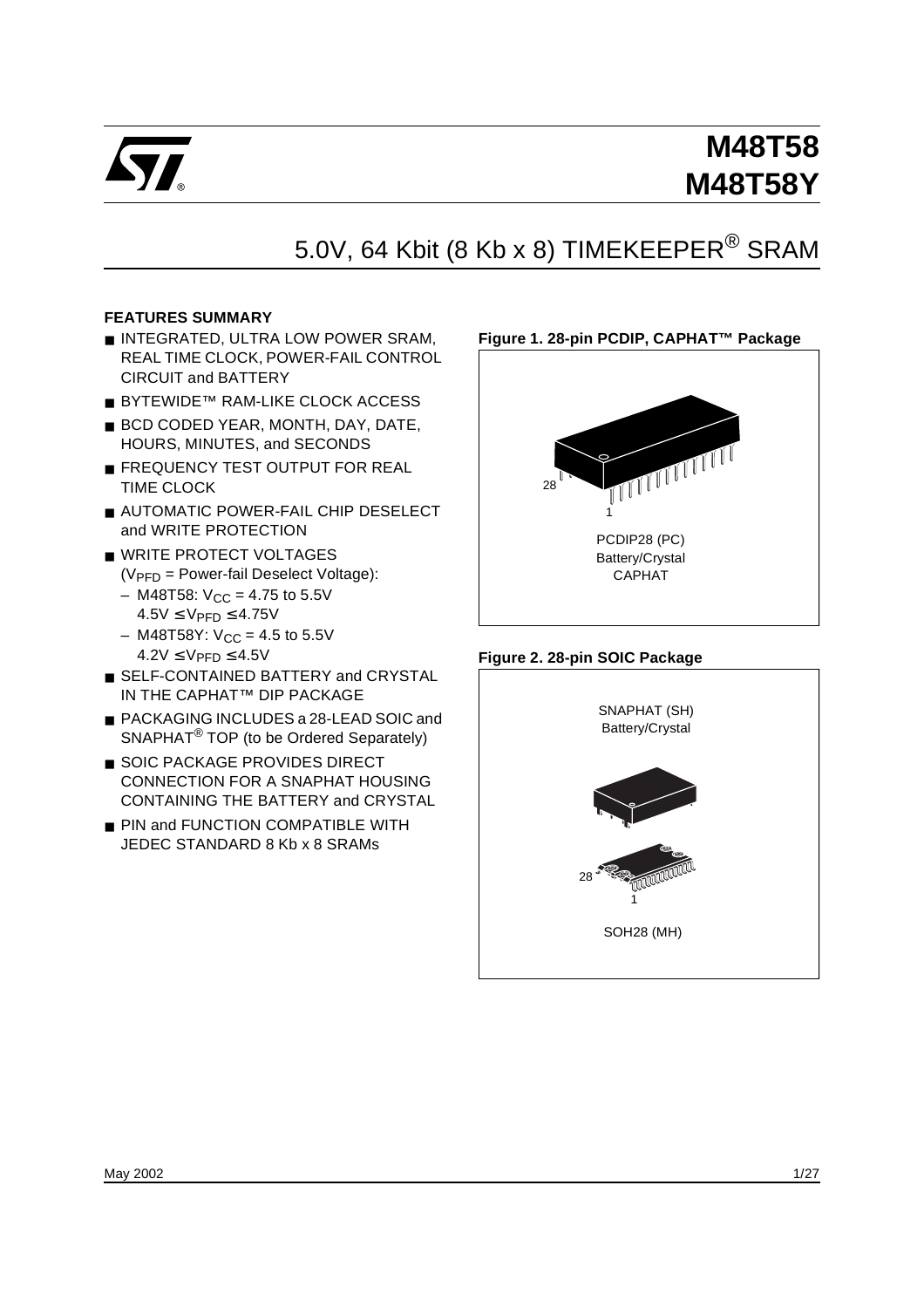# **TABLE OF CONTENTS**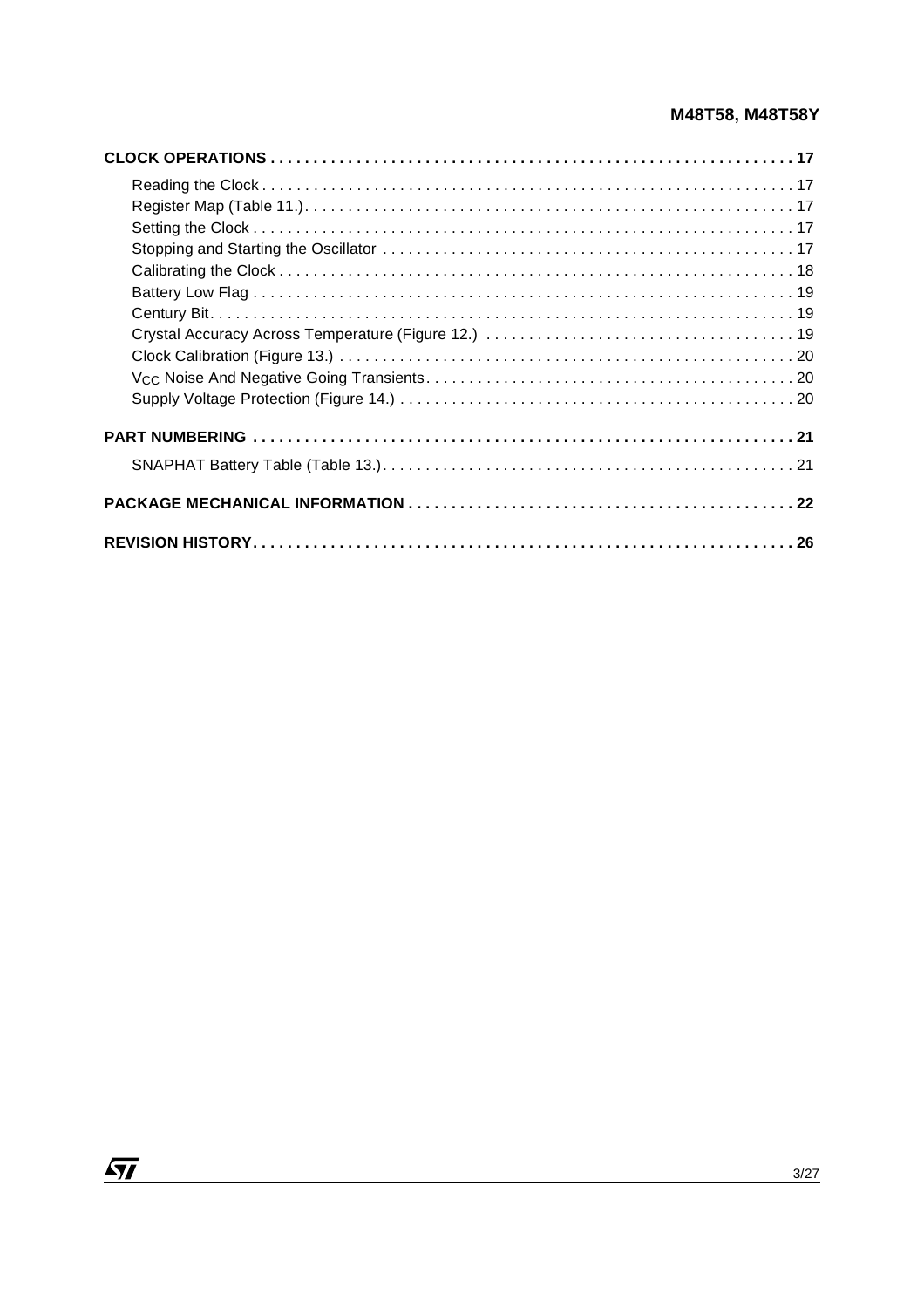#### **SUMMARY DESCRIPTION**

The M48T58/Y TIMEKEEPER<sup>®</sup> RAM is a 8Kb x 8 non-volatile static RAM and real time clock. The monolithic chip is available in two special packages to provide a highly integrated battery backed-up memory and real time clock solution.

The M48T58/Y is a non-volatile pin and function equivalent to any JEDEC standard 8Kb x 8 SRAM. It also easily fits into many ROM, EPROM, and EEPROM sockets, providing the non-volatility of PROMs without any requirement for special WRITE timing or limitations on the number of WRITEs that can be performed.

The 28-pin, 600mil DIP CAPHAT™ houses the M48T58/Y silicon with a quartz crystal and a long life lithium button cell in a single package.

The 28-pin, 330mil SOIC provides sockets with gold plated contacts at both ends for direct connection to a separate SNAPHAT® housing containing the battery and crystal. The unique design allows the SNAPHAT battery package to be mounted on top of the SOIC package after the completion of the surface mount process. Insertion of the SNAPHAT housing after reflow prevents potential battery and crystal damage due to the high temperatures required for device surfacemounting. The SNAPHAT housing is keyed to prevent reverse insertion. The SOIC and battery/crystal packages are shipped separately in plastic antistatic tubes or in Tape & Reel form.

For the 28-lead SOIC, the battery/crystal package (e.g., SNAPHAT) part number is "M4T28- BR12SH" (see Table 13, page 21).



| A0-A12                  | <b>Address Inputs</b>                 |
|-------------------------|---------------------------------------|
| DQ0-DQ7                 | Data Inputs / Outputs                 |
| FT                      | Frequency Test Output (Open<br>Drain) |
| $\overline{E1}$         | Chip Enable 1                         |
| E <sub>2</sub>          | Chip Enable 2                         |
| $\overline{G}$          | <b>Output Enable</b>                  |
| $\overline{\mathsf{w}}$ | <b>WRITE Enable</b>                   |
| Vcc                     | <b>Supply Voltage</b>                 |
| Vss                     | Ground                                |

**STT**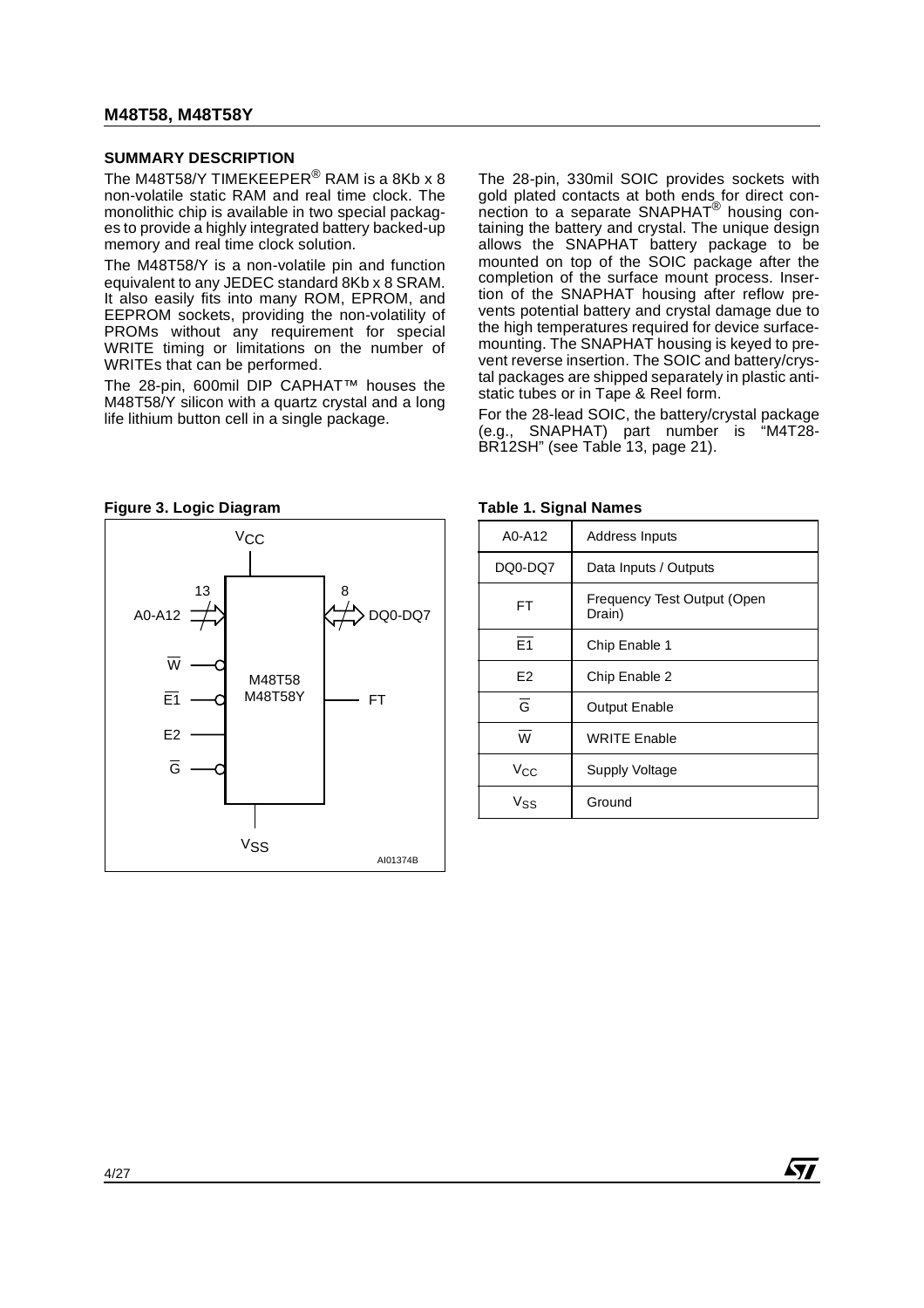| ıyuı v                  |                         |  |
|-------------------------|-------------------------|--|
| FT.<br>1                | 28<br>$V_{\rm CC}$      |  |
| A12 []<br>2             | W<br>27                 |  |
| A7 <b>N</b><br>3        | 26<br>1 E2              |  |
| А6 П<br>4               | 25<br>1 A8              |  |
| A5 []<br>5              | 24<br>1 A9              |  |
| A4 N<br>6               | 1 A 1 1<br>23           |  |
| A3 [<br>7               | ΠĞ<br>22<br>M48T58      |  |
| A2 []<br>8              | 1 A 10<br>21<br>M48T58Y |  |
| $A1$ <sup>[]</sup><br>9 | 1 E 1<br>20             |  |
| A0 []<br>10             | 19<br>DQ7               |  |
| DQ0 []<br>11            | 18<br>DQ <sub>6</sub>   |  |
| DQ1 []<br>12            | DQ <sub>5</sub><br>17   |  |
| DQ2 []<br>13            | 16<br>DQ4               |  |
| Vss L<br>14             | DQ3<br>15               |  |
|                         | AI01375B                |  |

#### Figure 4. DIP Connections **Figure 5. SOIC Connections**



## **Figure 6. Block Diagram**

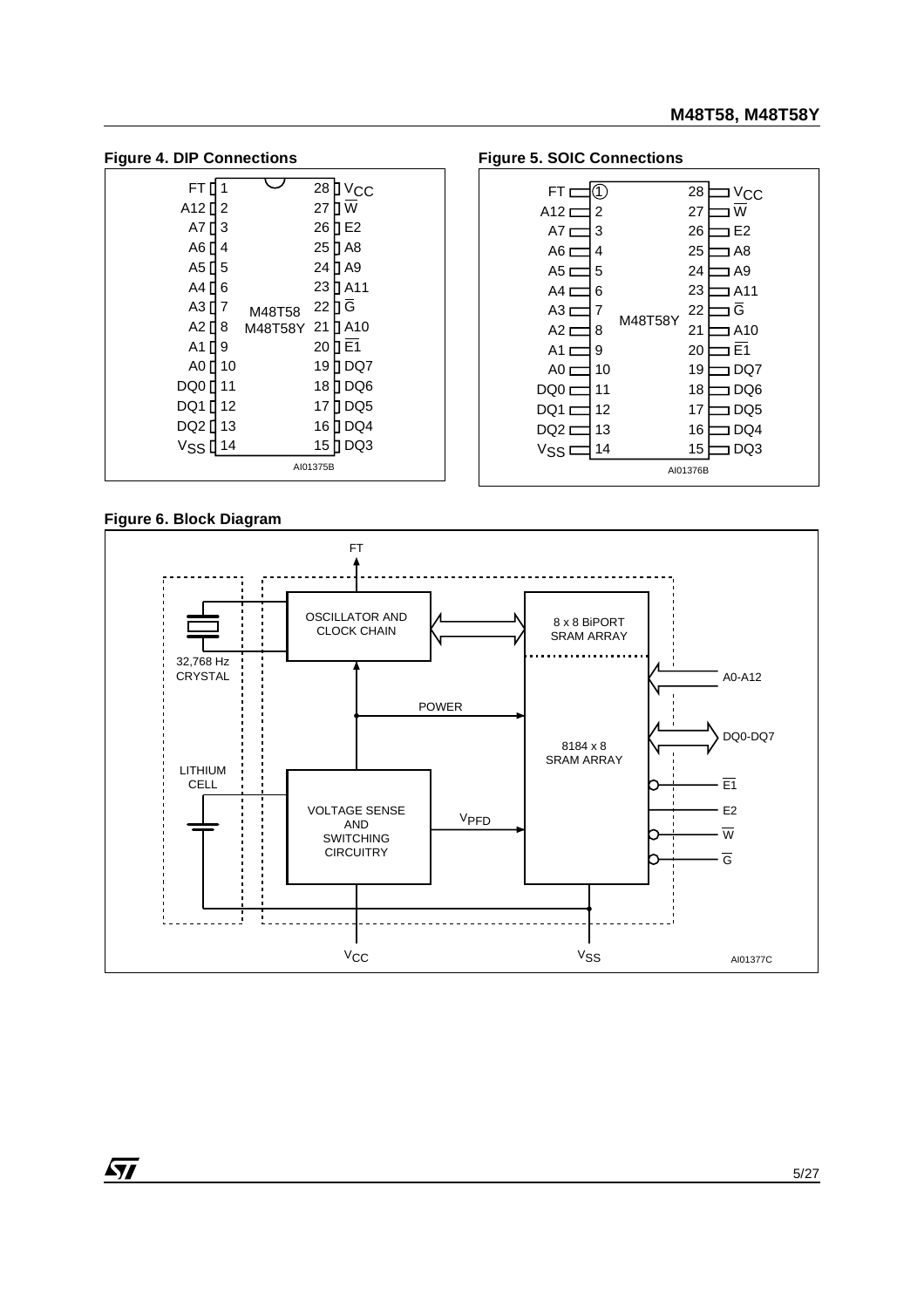#### **MAXIMUM RATING**

Stressing the device above the rating listed in the "Absolute Maximum Ratings" table may cause permanent damage to the device. These are stress ratings only and operation of the device at these or any other conditions above those indicated in the Operating sections of this specification is not implied. Exposure to Absolute Maximum Rating conditions for extended periods may affect device reliability. Refer also to the STMicroelectronics SURE Program and other relevant quality documents.

| Symbol                   | <b>Parameter</b>                                          | Value         | Unit |
|--------------------------|-----------------------------------------------------------|---------------|------|
| TA                       | <b>Ambient Operating Temperature</b>                      | 0 to 70       | °C   |
| T <sub>STG</sub>         | Storage Temperature (V <sub>CC</sub> Off, Oscillator Off) | $-40$ to 85   | °C   |
| $T_{\text{SLD}}^{(1,2)}$ | Lead Solder Temperature for 10 seconds                    | 260           | °C   |
| VIO                      | Input or Output Voltages                                  | $-0.3$ to $7$ | v    |
| $V_{\rm CC}$             | Supply Voltage                                            | $-0.3$ to $7$ | V    |
| Ιo                       | <b>Output Current</b>                                     | 20            | mA   |
| $P_D$                    | <b>Power Dissipation</b>                                  |               | W    |

**Table 2. Absolute Maximum Ratings**

Note: 1. For DIP package: Soldering temperature not to exceed 260°C for 10 seconds (total thermal budget not to exceed 150°C for longer than 30 seconds).

2. For SO package: Reflow at peak temperature of 215°C to 225°C for < 60 seconds (total thermal budget not to exceed 180°C for between 90 to 120 seconds).

**CAUTION:** Negative undershoots below –0.3V are not allowed on any pin while in the Battery Back-up mode. **CAUTION:** Do NOT wave solder SOIC to avoid damaging SNAPHAT sockets.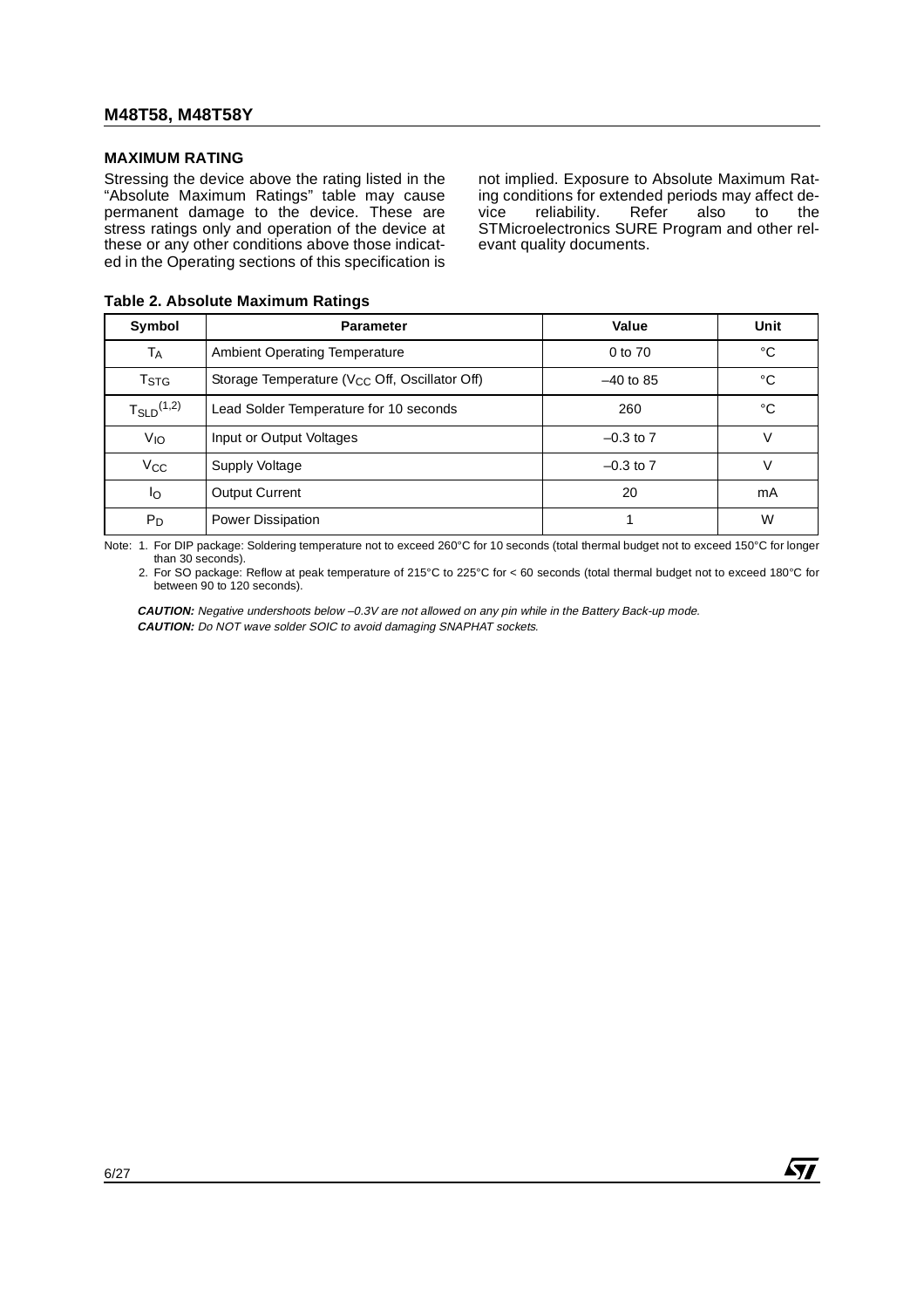#### **DC AND AC PARAMETERS**

This section summarizes the operating and measurement conditions, as well as the DC and AC characteristics of the device. The parameters in the following DC and AC Characteristic tables are derived from tests performed under the Measure-

ment Conditions listed in the relevant tables. Designers should check that the operating conditions in their projects match the measurement conditions when using the quoted parameters.

#### **Table 3. Operating and AC Measurement Conditions**

| <b>Parameter</b>                      | M48T58      | <b>M48T58Y</b> | Unit |
|---------------------------------------|-------------|----------------|------|
| Supply Voltage (V <sub>CC</sub> )     | 4.75 to 5.5 | 4.5 to 5.5     |      |
| Ambient Operating Temperature $(T_A)$ | 0 to 70     | 0 to 70        | °C   |
| Load Capacitance $(C_1)$              | 100         | 100            | рF   |
| Input Rise and Fall Times             | $\leq 5$    | $\leq 5$       | ns   |
| Input Pulse Voltages                  | $0$ to $3$  | $0$ to $3$     |      |
| Input and Output Timing Ref. Voltages | 1.5         | 1.5            |      |

Note: Output Hi-Z is defined as the point where data is no longer driven.

#### **Figure 7. AC Measurement Load Circuit**



#### **Table 4. Capacitance**

| Symbol                 | Parameter <sup>(1,2)</sup> | Min | Max | Unit |
|------------------------|----------------------------|-----|-----|------|
| $C_{\text{IN}}$        | Input Capacitance          |     | 10  | p⊦   |
| $C_{\text{OUT}}^{(3)}$ | <b>Output Capacitance</b>  |     | 10  | рF   |

Note: 1. Effective capacitance measured with power supply at 5V; sampled only, not 100% tested.

2. At  $25^{\circ}$ C,  $f = 1$ MHz.

3. Outputs deselected.

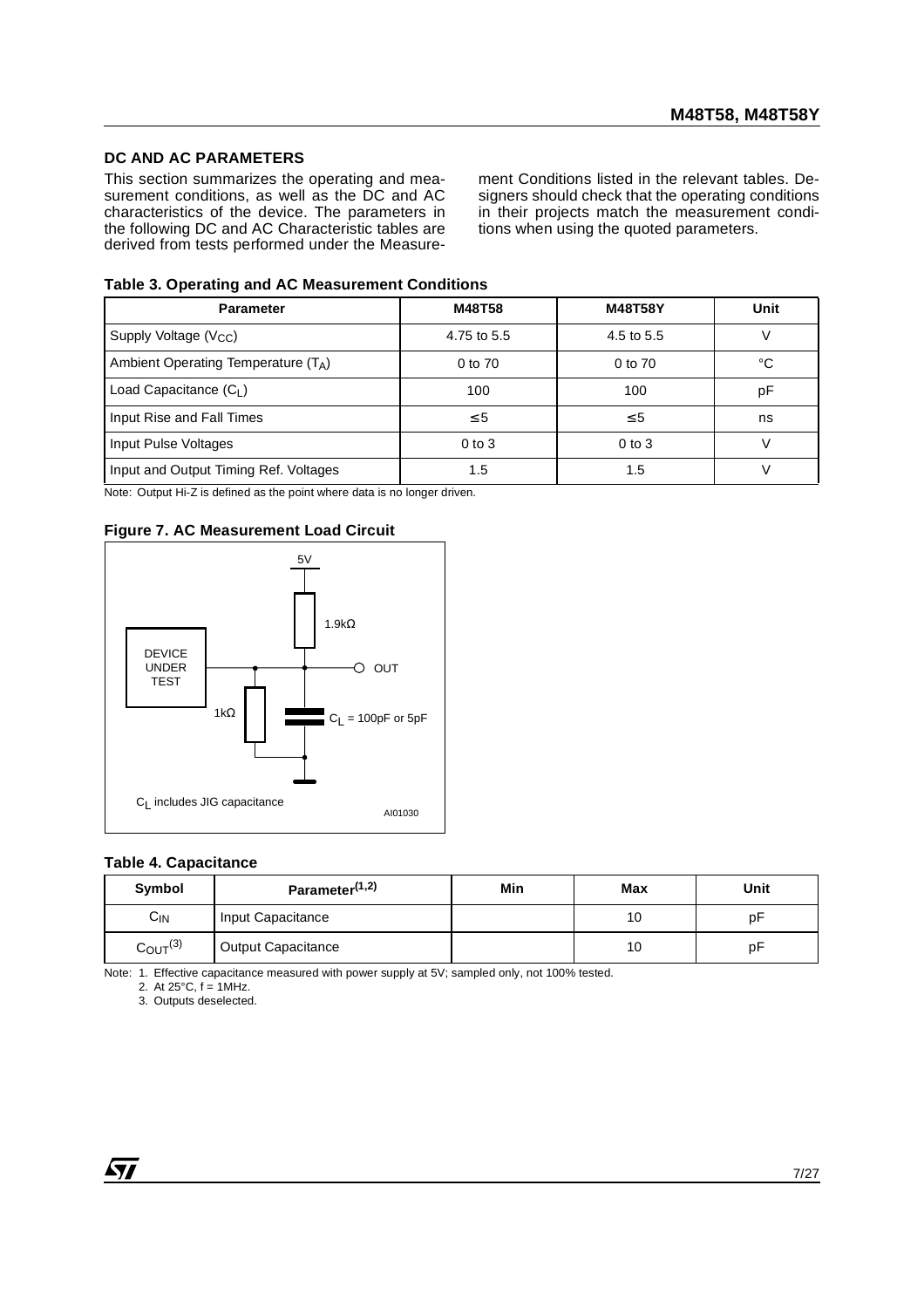| <b>Table 5. DC Characteristics</b> |  |
|------------------------------------|--|
|------------------------------------|--|

|                         |                                         |                                              |        | M48T58                |        | <b>M48T58Y</b>     |        |  |
|-------------------------|-----------------------------------------|----------------------------------------------|--------|-----------------------|--------|--------------------|--------|--|
| Symbol                  | <b>Parameter</b>                        | Test Condition <sup>(1)</sup>                | Min    | <b>Max</b>            |        | Min<br>Max         |        |  |
| Īц                      | Input Leakage Current                   | $OV \leq V_{IN} \leq V_{CC}$                 |        | ±1                    |        | ±1                 | μA     |  |
| $I_{LO}$ <sup>(2)</sup> | Output Leakage Current                  | $0V \leq V_{OUT} \leq V_{CC}$                |        | ±1                    |        | ±1                 | μA     |  |
| $_{\rm lcc}$            | <b>Supply Current</b>                   | Outputs open                                 |        | 50                    |        | 50                 | mA     |  |
| $_{\text{lcc1}}$        | Supply Current (Standby)<br><b>TTL</b>  | $E1 = VIH$<br>$E2 = V_{10}$                  |        | 3                     |        | 3                  | mA     |  |
| $_{\text{ICC2}}$        | Supply Current (Standby)<br><b>CMOS</b> | $E1 = V_{CC} - 0.2V$<br>$E2 = V_{SS} + 0.2V$ |        | 3                     |        | 3                  | mA     |  |
| $V_{II}$ <sup>(3)</sup> | Input Low Voltage                       |                                              | $-0.3$ | 0.8                   | $-0.3$ | 0.8                | $\vee$ |  |
| V <sub>IH</sub>         | Input High Voltage                      |                                              | 2.2    | $V_{\text{CC}}$ + 0.3 | 2.2    | $V_{\rm CC}$ + 0.3 | $\vee$ |  |
|                         | <b>Output Low Voltage</b>               | $I_{\Omega I} = 2.1 \text{mA}$               |        | 0.4                   |        | 0.4                |        |  |
| VOL                     | Output Low Voltage (FT) <sup>(4)</sup>  | $I_{\Omega}$ = 10mA                          |        | 0.4                   |        | 0.4                | $\vee$ |  |
| <b>V<sub>OH</sub></b>   | Output High Voltage                     | $I_{OH} = -1mA$                              | 2.4    |                       | 2.4    |                    | $\vee$ |  |

Note: 1. Valid for Ambient Operating Temperature:  $T_A = 0$  to 70°C; V<sub>CC</sub> = 4.75 to 5.5V or 4.5 to 5.5V (except where noted).<br>2. Outputs deselected.

 $\sqrt{27}$ 

3. Negative spikes of –1V allowed for up to 10ns once per Cycle.

4. The FT pin is Open Drain.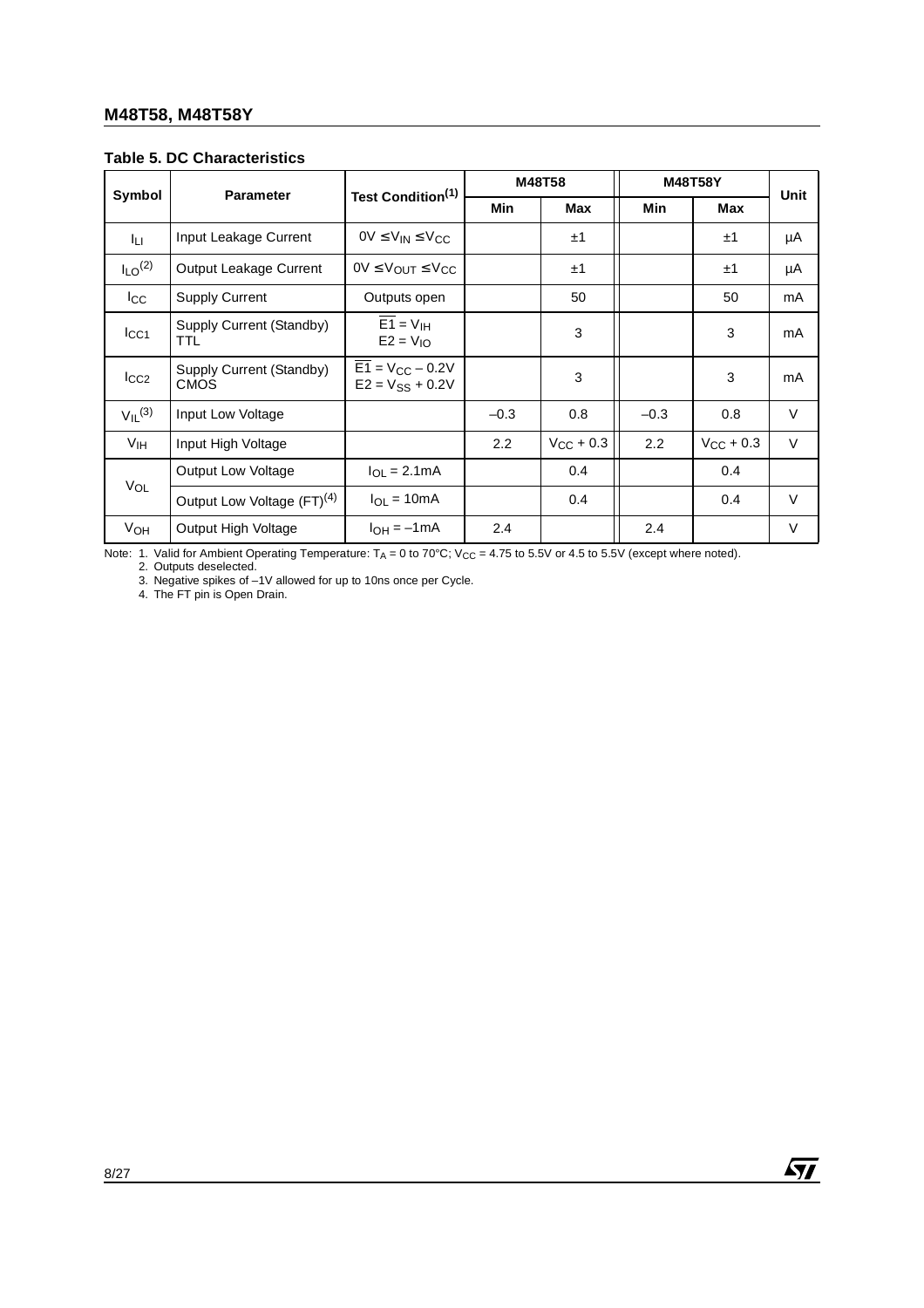#### **OPERATION MODES**

As Figure 6, page 5 shows, the static memory array and the quartz controlled clock oscillator of the M48T58/Y are integrated on one silicon chip. The two circuits are interconnected at the upper eight memory locations to provide user accessible BYTEWIDE™ clock information in the bytes with addresses 1FF8h-1FFFh. The clock locations contain the century, year, month, date, day, hour, minute, and second in 24 hour BCD format (except for the century). Corrections for 28, 29 (leap year valid until 2100), 30, and 31 day months are made automatically. Byte 1FF8h is the clock control register. This byte controls user access to the clock information and also stores the clock calibration setting.

The eight clock bytes are not the actual clock counters themselves; they are memory locations consisting of BiPORT™ READ/write memory cells. The M48T58/Y includes a clock control circuit which updates the clock bytes with current information once per second. The information can be accessed by the user in the same manner as any other location in the static memory array. The M48T58/Y also has its own Power-fail Detect circuit. The control circuitry constantly monitors the single 5V supply for an out-of-tolerance condition. When  $V_{CC}$  is out of tolerance, the circuit write protects the SRAM, providing a high degree of data security in the midst of unpredictable system operation brought on by low  $V_{CC}$ . As  $V_{CC}$  falls below the Battery Back-up Switchover Voltage  $(V<sub>SO</sub>)$ , the control circuitry connects the battery which maintains data and clock operation until valid power returns.

| <b>Mode</b>     | <b>V<sub>CC</sub></b>                | E <sub>1</sub> | E <sub>2</sub>  | G               | W               | <b>DQ0-DQ7</b> | <b>Power</b>         |
|-----------------|--------------------------------------|----------------|-----------------|-----------------|-----------------|----------------|----------------------|
| <b>Deselect</b> |                                      | Vıн            | X               | X               | X               | High Z         | Standby              |
| Deselect        | 4.75 to 5.5V                         | X              | $V_{IL}$        | X               | X               | High Z         | Standby              |
| <b>WRITE</b>    | or                                   | VIL            | V <sub>IH</sub> | X               | VIL             | $D_{IN}$       | Active               |
| <b>READ</b>     | 4.5 to 5.5V                          | $V_{IL}$       | Vıн             | VIL             | Vін             | DOUT           | Active               |
| <b>READ</b>     |                                      | $V_{IL}$       | Vıн             | V <sub>IH</sub> | V <sub>IH</sub> | High Z         | Active               |
| <b>Deselect</b> | $VSO$ to $VPFD$ (min) <sup>(1)</sup> | X              | X               | X               | X               | High Z         | <b>CMOS Standby</b>  |
| Deselect        | $\leq$ $V_{SO}$ <sup>(1)</sup>       | X              | X               | X               | X               | High Z         | Battery Back-up Mode |

|  |  |  | <b>Table 6. Operating Modes</b> |  |
|--|--|--|---------------------------------|--|
|--|--|--|---------------------------------|--|

Note:  $X = V_{\text{IH}}$  or  $V_{\text{IL}}$ ;  $V_{\text{SO}} =$  Battery Back-up Switchover Voltage.

1. See Table 10, page 16 for details.

*ky*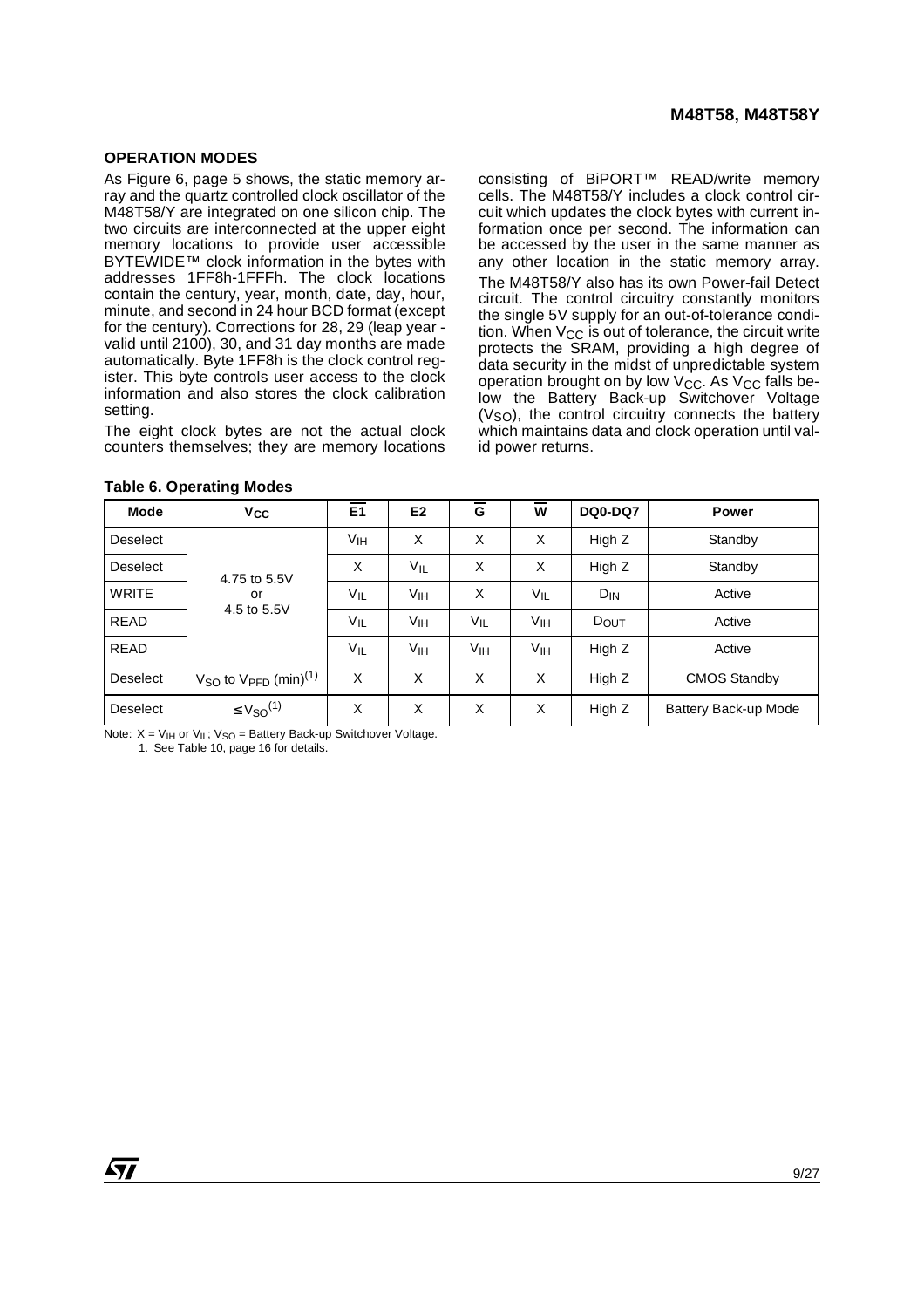#### **READ Mode**

The M48T58/Y is in the READ Mode whenever  $\overline{W}$ (WRITE Enable) is high,  $\overline{E1}$  (Chip Enable 1) is low, and E2 (Chip Enable 2) is high. The unique address specified by the 13 Address Inputs defines which one of the 8,192 bytes of data is to be accessed. Valid data will be available at the Data I/O pins within Address Access time  $(t_{AVQV})$  after the last address input signal is stable, providing that the  $\overline{E1}$ , E2, and  $\overline{G}$  access times are also satisfied. If the  $\overline{E1}$ , E2 and  $\overline{G}$  access times are not met, valid data will be available after the latter of the Chip En-

**Figure 8. READ Mode AC Waveforms**

able Access times ( $t_{E1LQV}$  or  $t_{E2HQV}$ ) or Output Enable Access time (tGLQV).

The state of the eight three-state Data I/O signals is controlled by  $\overline{E1}$ ,  $E2$  and  $\overline{G}$ . If the outputs are activated before  $t_{AVQV}$ , the data lines will be driven to an indeterminate state until  $t_{AVQV}$ . If the Address Inputs are changed while  $E1$ ,  $E2$  and  $\overline{G}$  remain active, output data will remain valid for Output Data Hold time  $(t_{AXOX})$  but will go indeterminate until the next Address Access.

57



Note: WRITE Enable  $(\overline{W})$  = High.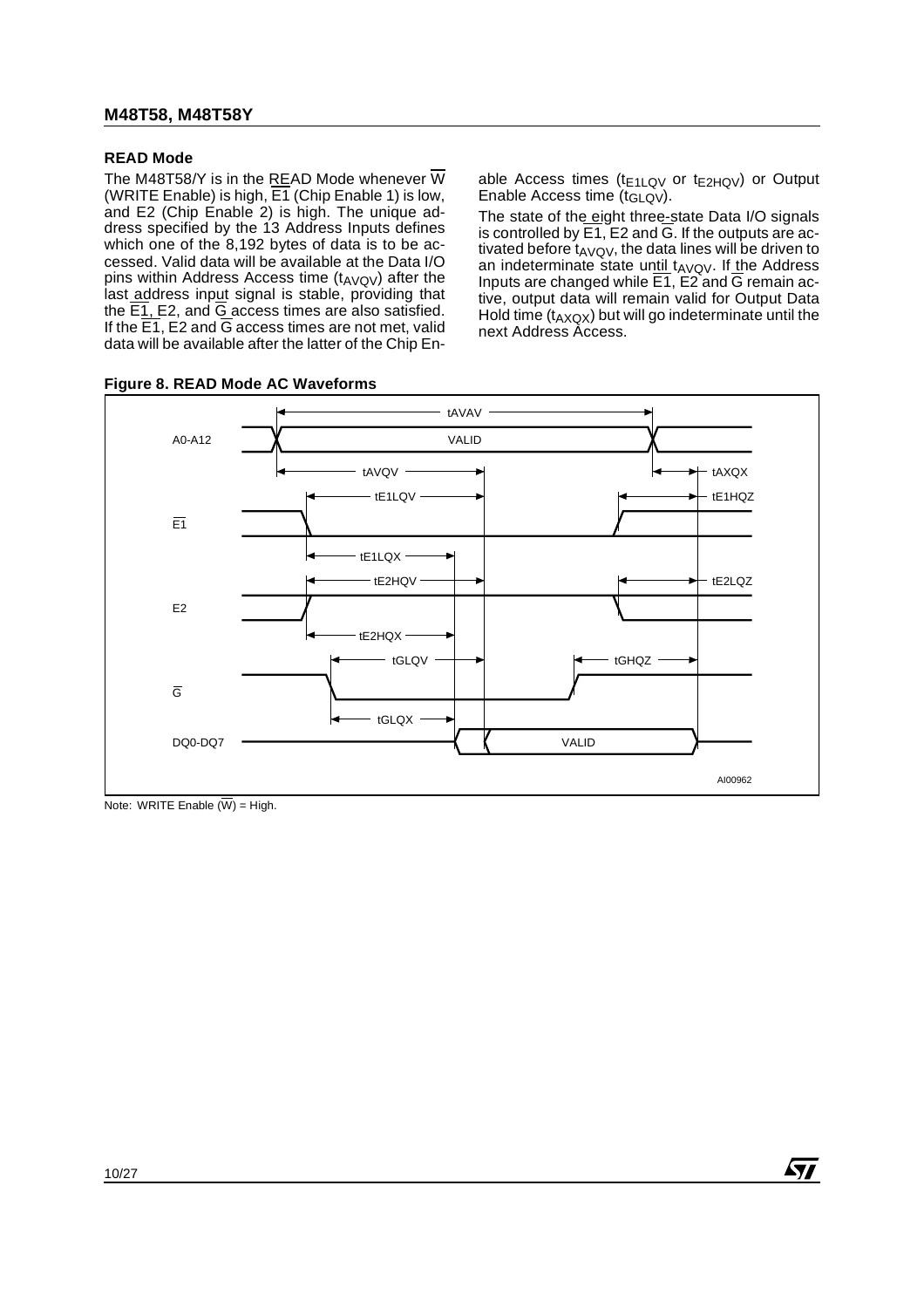|                            |                                                | M48T58/Y | Unit       |    |
|----------------------------|------------------------------------------------|----------|------------|----|
| Symbol                     | Parameter <sup>(1)</sup>                       | Min      | <b>Max</b> |    |
| t <sub>AVAV</sub>          | READ Cycle Time                                | 70       |            | ns |
| t <sub>AVQV</sub>          | Address Valid to Output Valid                  |          | 70         | ns |
| t <sub>E1LQV</sub>         | Chip Enable 1 Low to Output Valid              |          | 70         | ns |
| t <sub>E2HQV</sub>         | Chip Enable 2 High to Output Valid             |          | 70         | ns |
| t <sub>GLQV</sub>          | Output Enable Low to Output Valid              |          | 35         | ns |
| $t_{E1LQX}^{(2)}$          | Chip Enable 1 Low to Output Transition         | 5        |            | ns |
| $t_{E2HQX}$ <sup>(2)</sup> | Chip Enable 2 High to Output Transition        | 5        |            | ns |
| $t_{\text{GLQX}}^{(2)}$    | Output Enable Low to Output Transition         | 5        |            | ns |
| $t_{E1HQZ}^{(2)}$          | Chip Enable 1 High to Output Hi-Z              |          | 25         | ns |
| $t_{E2LQZ}^{(2)}$          | Chip Enable 2 Low to Output Hi-Z               |          | 25         | ns |
| $t$ GHQZ $^{(2)}$          | Output Enable High to Output Hi-Z              |          | 25         | ns |
| t <sub>AXQX</sub>          | <b>Address Transition to Output Transition</b> | 10       |            | ns |

#### **Table 7. READ Mode AC Characteristics**

Note: 1. Valid for Ambient Operating Temperature: T<sub>A</sub> = 0 to 70°C; V<sub>CC</sub> = 4.75 to 5.5V or 4.5 to 5.5V (except where noted). 2.  $C_L = 5pF$ .

 $\sqrt{27}$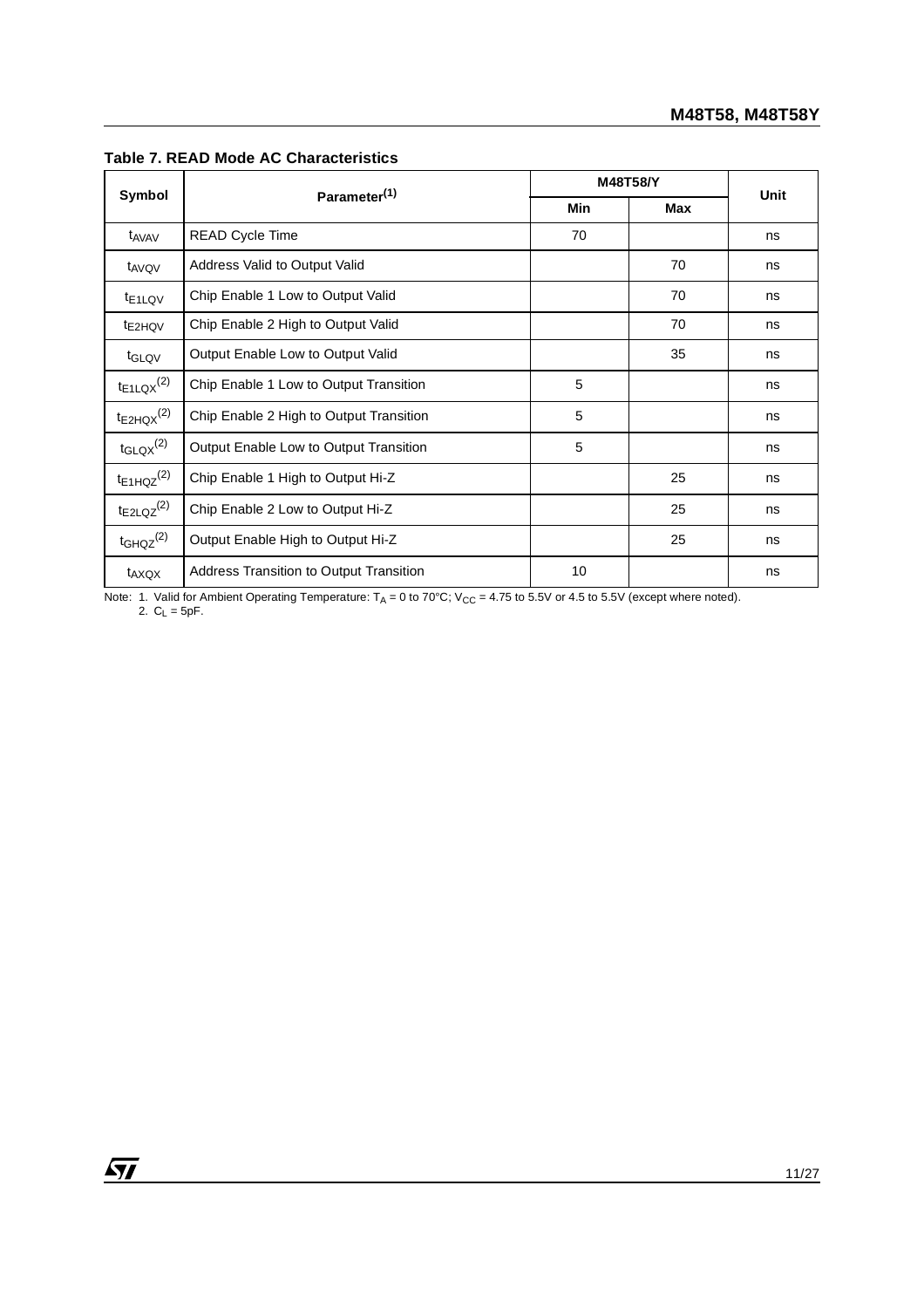#### **WRITE Mode**

The M48T58/Y is in the WRITE Mode whenever  $\overline{W}$ and  $\overline{E1}$  are low and E2 is high. The start of a WRITE is referenced from the latter occurring falling edge of  $\overline{W}$  or  $\overline{E1}$ , or the rising edge of  $\overline{E2}$ . A WRITE is terminated by the earlier rising edge of  $\overline{W}$  or  $\overline{E1}$ , or the falling edge of E2. The addresses must be held valid throughout the cycle.  $E1$  or  $\overline{W}$ must return high or E2 low for a minimum of  $t_{E1HAX}$ or  $t_{E2LAX}$  from Chip Enable or  $t_{WHAX}$  from WRITE

Enable prior to the initiation of another READ or WRITE cycle. Data-in must be valid  $t_{\text{DVMH}}$  prior to the end of WRITE and remain valid for  $t_{WHDX}$  afterward. G should be kept high during WRITE cycles to avoid bus contention; although, if the output bus has been activated by a low on  $\overline{E1}$  and  $\overline{G}$  and a high on E2, a low on  $\overline{W}$  will disable the outputs  $twLQZ$  after  $\overline{W}$  falls.

*ST* 

**Figure 9. WRITE Enable Controlled, WRITE AC Waveform**

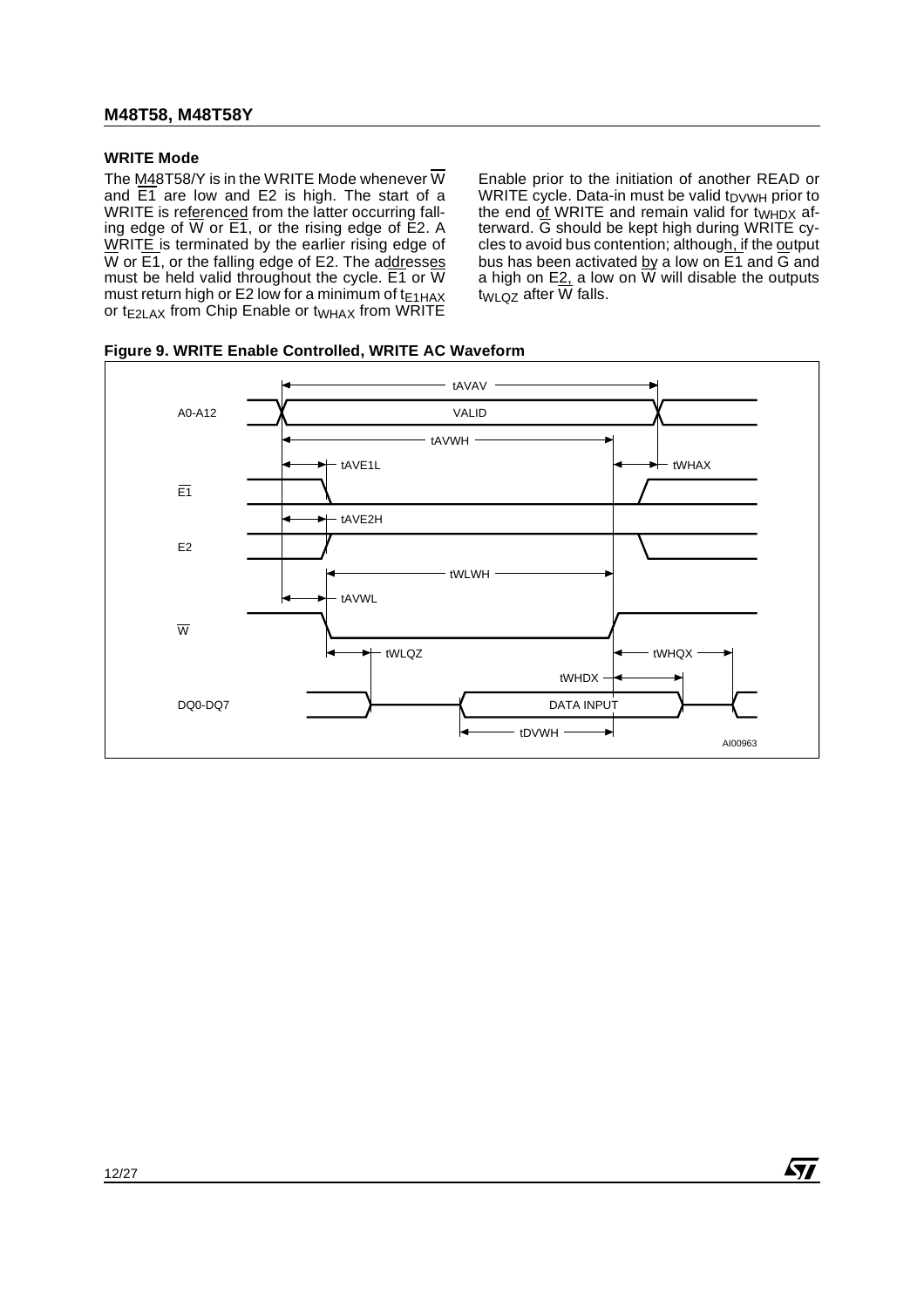

**Figure 10. Chip Enable Controlled, WRITE AC Waveforms**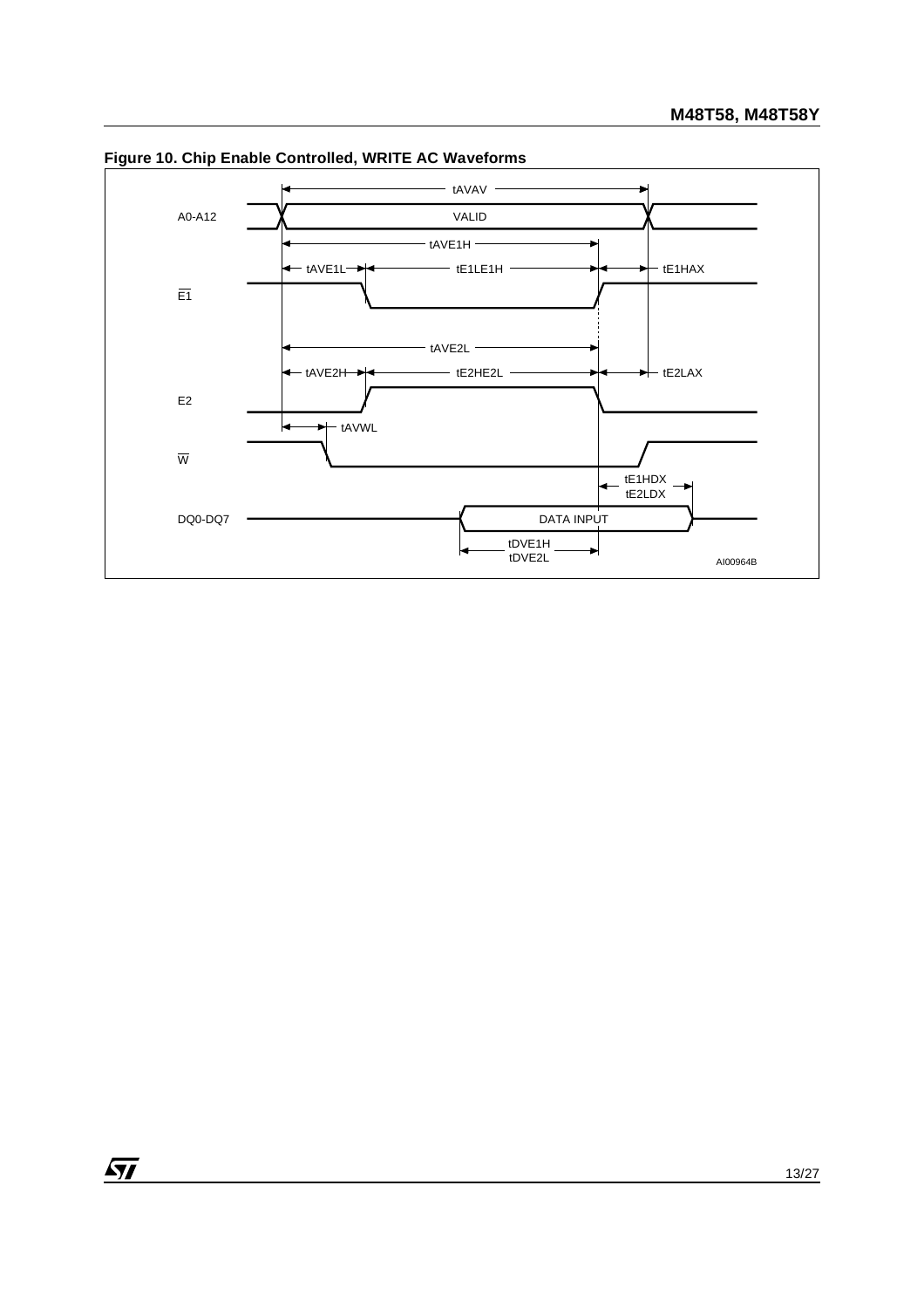|                             |                                               |             | M48T58/Y   |      |  |  |
|-----------------------------|-----------------------------------------------|-------------|------------|------|--|--|
| Symbol                      | Parameter <sup>(1)</sup>                      | Min         | <b>Max</b> | Unit |  |  |
| t <sub>AVAV</sub>           | <b>WRITE Cycle Time</b>                       | 70          |            | ns   |  |  |
| t <sub>AVWL</sub>           | Address Valid to WRITE Enable Low             | $\mathbf 0$ |            | ns   |  |  |
| t <sub>AVE1L</sub>          | Address Valid to Chip Enable 1 Low            | $\mathbf 0$ |            | ns   |  |  |
| t <sub>AVE2H</sub>          | Address Valid to Chip Enable 2 High           | $\mathbf 0$ |            | ns   |  |  |
| twLwH                       | <b>WRITE Enable Pulse Width</b>               | 50          |            | ns   |  |  |
| $t_{E1LE1H}$                | Chip Enable 1 Low to Chip Enable 1 High       | 55          |            | ns   |  |  |
| t <sub>E2HE2L</sub>         | Chip Enable 2 High to Chip Enable 2 Low       | 55          |            | ns   |  |  |
| twhax                       | WRITE Enable High to Address Transition       | $\Omega$    |            | ns   |  |  |
| t <sub>E1</sub> HAX         | Chip Enable 1 High to Address Transition      | $\mathbf 0$ |            | ns   |  |  |
| $t_{E2LAX}$                 | Chip Enable 2 Low to Address Transition       | $\Omega$    |            | ns   |  |  |
| t <sub>DVWH</sub>           | Input Valid to WRITE Enable High              | 30          |            | ns   |  |  |
| t <sub>DVE1H</sub>          | Input Valid to Chip Enable 1 High             | 30          |            | ns   |  |  |
| t <sub>DVE2L</sub>          | Input Valid to Chip Enable 2 Low              | 30          |            | ns   |  |  |
| twhDX                       | <b>WRITE Enable High to Input Transition</b>  | 5           |            | ns   |  |  |
| $t_{E1HDX}$                 | Chip Enable 1 High to Input Transition        | 5           |            | ns   |  |  |
| $t_{E2LDX}$                 | Chip Enable 2 Low to Input Transition         | 5           |            | ns   |  |  |
| $t_{WLQZ}^{(2,3)}$          | Write Enable Low to Output Hi-Z               |             | 25         | ns   |  |  |
| t <sub>AVWH</sub>           | Address Valid to WRITE Enable High            | 60          |            | ns   |  |  |
| t <sub>AVE1H</sub>          | Address Valid to Chip Enable 1 High           | 60          |            | ns   |  |  |
| t <sub>AVE2L</sub>          | Address Valid to Chip Enable 2 Low            | 60          |            | ns   |  |  |
| $t_{WHQX}$ <sup>(2,3)</sup> | <b>WRITE Enable High to Output Transition</b> | 5           |            | ns   |  |  |

#### **Table 8. WRITE Mode AC Characteristics**

Note: 1. Valid for Ambient Operating Temperature:  $T_A = 0$  to 70°C; V<sub>CC</sub> = 4.75 to 5.5V or 4.5 to 5.5V (except where noted).

2. C<sub>L</sub> = 5pF.<br>3. If E1 goes low or E2 high simultaneously with W going low, the outputs remain in the high impedance state.

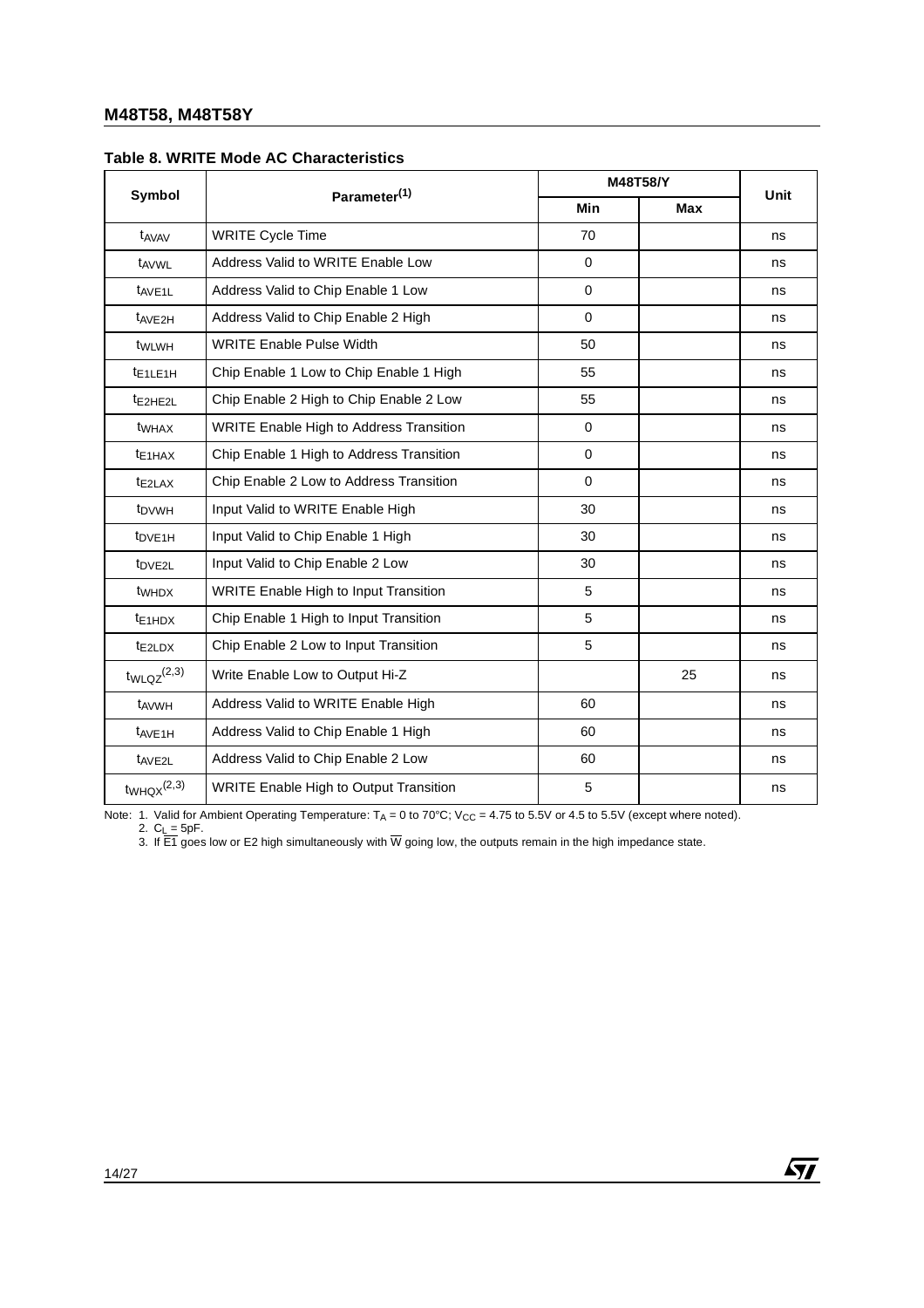#### **Data Retention Mode**

*ky* 

With valid  $V_{CC}$  applied, the M48T58/Y operates as a conventional BYTEWIDE™ static RAM. Should the supply voltage decay, the RAM will automatically power-fail deselect, write protecting itself when  $V_{CC}$  falls within the  $V_{PFD}$  (max),  $V_{PFD}$  (min) window. All outputs become high impedance, and all inputs are treated as "don't care."

**Note**: A power failure during a WRITE cycle may corrupt data at the currently addressed location, but does not jeopardize the rest of the RAM's content. At voltages below  $V_{\text{PFD}}$  (min), the user can be assured the memory will be in a write protected state, provided the  $V_{CC}$  fall time is not less than tF. The M48T58/Y may respond to transient noise spikes on  $V_{CC}$  that reach into the deselect window during the time the device is sampling  $V_{CC}$ . Therefore, decoupling of the power supply lines is recommended.

When  $V_{CC}$  drops below  $V_{SO}$ , the control circuit switches power to the internal battery which preserves data and powers the clock. The internal button cell will maintain data in the M48T58/Y for an accumulated period of at least 7 years when  $V_{\text{CC}}$  is less than  $V_{\text{SO}}$ . As system power returns and  $V_{CC}$  rises above  $V_{SO}$ , the battery is disconnected, and the power supply is switched to external V<sub>CC</sub>. Write protection continues until V<sub>CC</sub> reaches  $V_{\text{PFD}}$  (min) plus t<sub>REC</sub> (min).  $\overline{E1}$  should be kept high or E2 low as  $V_{CC}$  rises past  $V_{PFD}$  (min) to prevent inadvertent WRITE cycles prior to system stabilization. Normal RAM operation can resume t<sub>REC</sub> after  $V_{CC}$  exceeds  $V_{PFD}$  (max).

For more information on Battery Storage Life refer to the Application Note AN1012.



**Figure 11. Power Down/Up Mode AC Waveforms**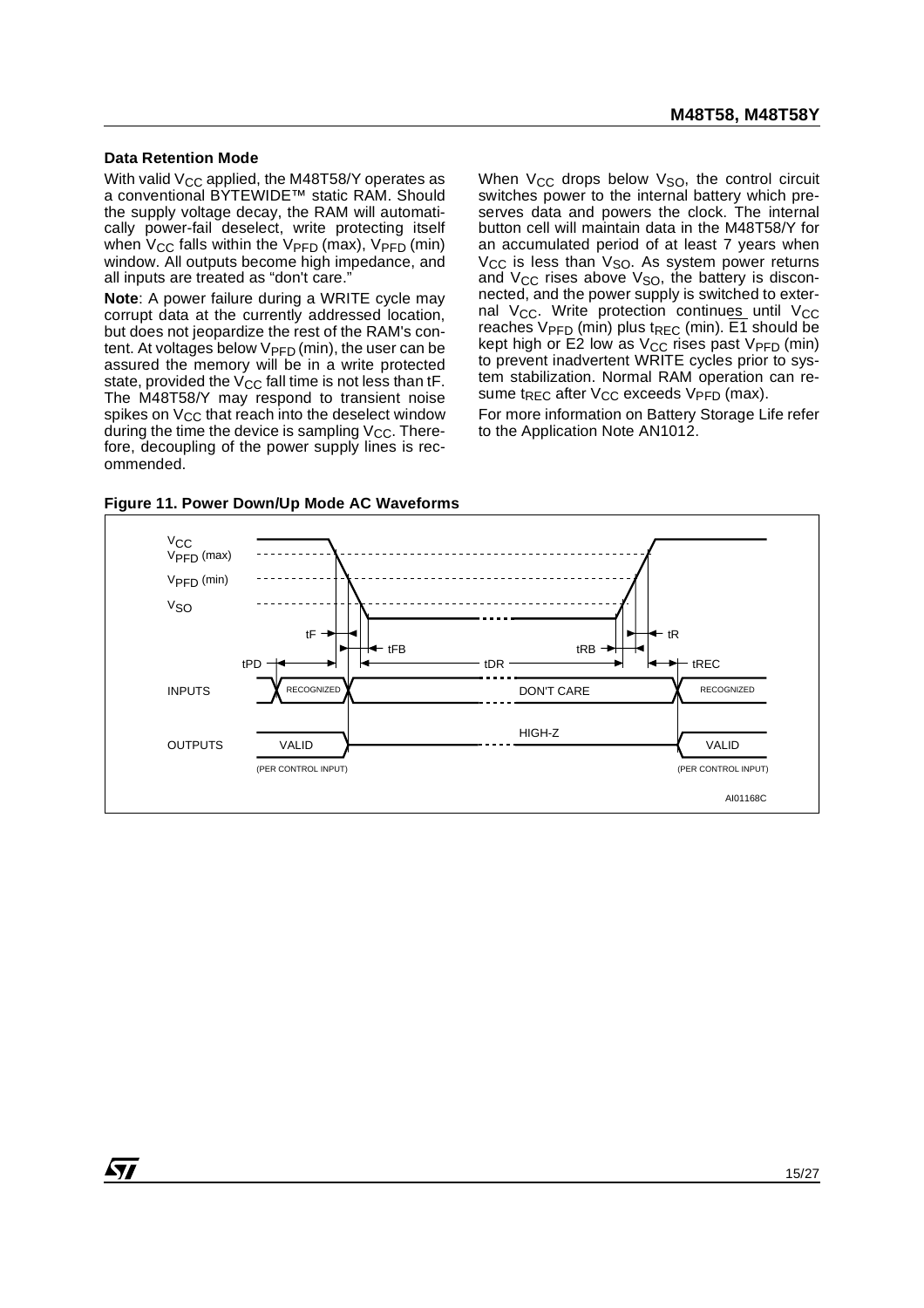| Symbol                | Parameter <sup>(1)</sup>                                                   | Min     | Max | Unit |    |
|-----------------------|----------------------------------------------------------------------------|---------|-----|------|----|
| t <sub>PD</sub>       | E1 or W at $V_{IH}$ or E2 at $V_{IL}$ before Power Down                    | 0       |     | μs   |    |
| $t_F(2)$              | $V_{\text{PFD}}$ (max) to $V_{\text{PFD}}$ (min) $V_{\text{CC}}$ Fall Time | 300     |     | μs   |    |
| $t_{\text{FB}}^{(3)}$ | V <sub>PFD</sub> (min) to V <sub>SS</sub> V <sub>CC</sub> Fall Time        | M48T58  | 10  |      | μs |
|                       |                                                                            | M48T58Y | 10  |      | μs |
| t <sub>R</sub>        | V <sub>PFD</sub> (min) to V <sub>PFD</sub> (max) V <sub>CC</sub> Rise Time | 10      |     | μs   |    |
| t <sub>RB</sub>       | $V_{SS}$ to $V_{\text{PFD}}$ (min) $V_{CC}$ Rise Time                      |         |     | μs   |    |
| t <sub>REC</sub>      | $V_{\text{PFD}}$ (max) to Inputs Recognized                                | 40      | 200 | ms   |    |

#### **Table 9. Power Down/Up AC Characteristics**

Note: 1. Valid for Ambient Operating Temperature:  $T_A$  = 0 to 70°C; V<sub>CC</sub> = 4.75 to 5.5V or 4.5 to 5.5V (except where noted). 2. VPFD (max) to VPFD (min) fall time of less than tF may result in deselection/write protection not occurring until 200µs after VCC pass-

 $es$  V<sub>PFD</sub> (min).

3.  $V_{\text{PFD}}$  (min) to  $V_{\text{SS}}$  fall time of less than t<sub>FB</sub> may cause corruption of RAM data.

#### **Table 10. Power Down/Up Trip Points DC Characteristics**

| Symbol                              | Parameter <sup>(1,2)</sup>          |         |     | Typ  | Max | Unit         |
|-------------------------------------|-------------------------------------|---------|-----|------|-----|--------------|
| Vpfd<br>Power-fail Deselect Voltage | M48T58                              | 4.5     | 4.6 | 4.75 |     |              |
|                                     |                                     | M48T58Y | 4.2 | 4.35 | 4.5 |              |
| Vso                                 | Battery Back-up Switchover Voltage  |         |     | 3.0  |     |              |
| $tpR^{(3)}$                         | <b>Expected Data Retention Time</b> |         |     |      |     | <b>YEARS</b> |

Note: 1. Valid for Ambient Operating Temperature:  $T_A = 0$  to 70°C; V<sub>CC</sub> = 4.75 to 5.5V or 4.5 to 5.5V (except where noted).

2. All voltages referenced to Vss.

3. At 25°C.

16/27

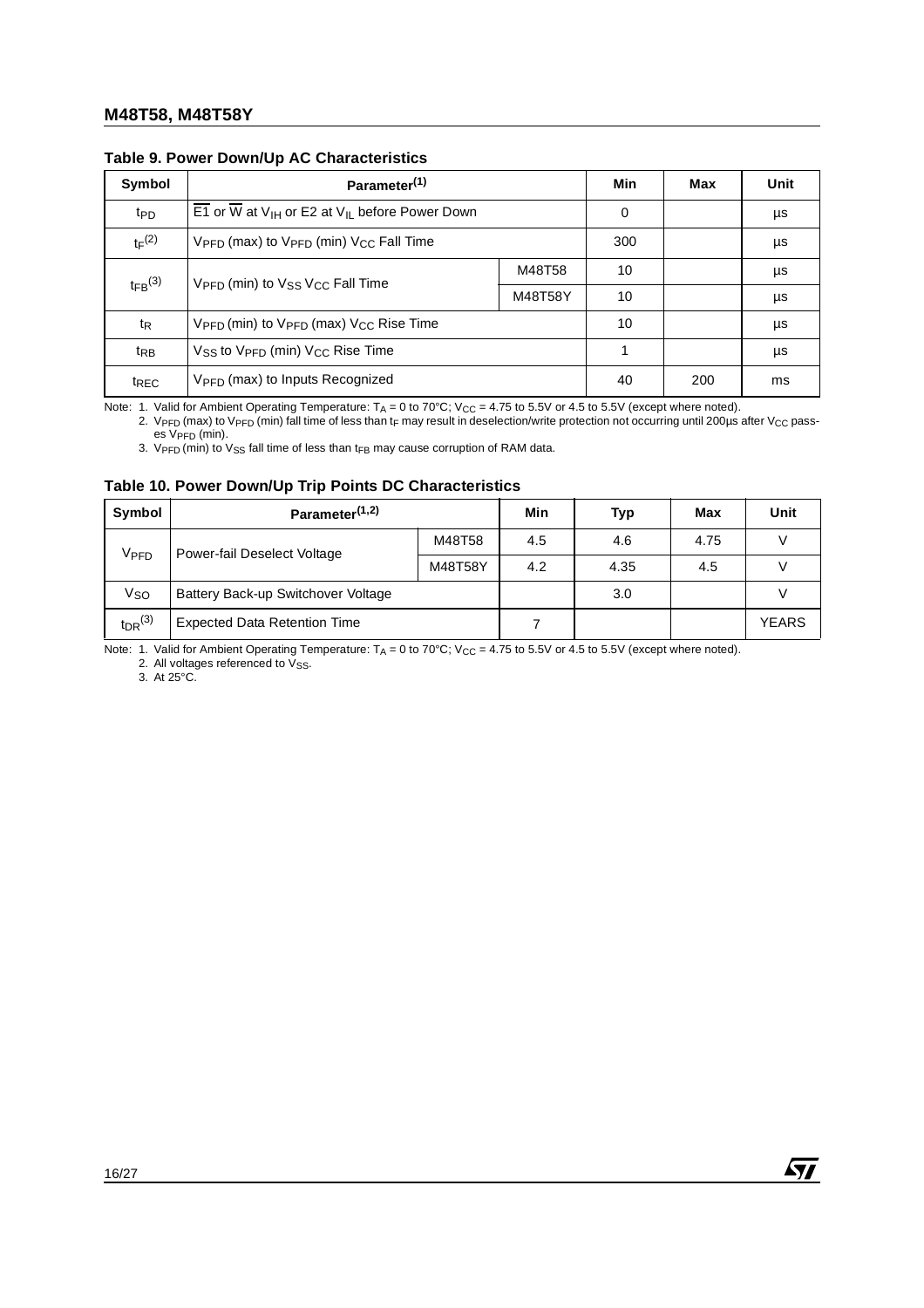#### **CLOCK OPERATIONS**

#### **Reading the Clock**

Updates to the TIMEKEEPER<sup>®</sup> registers (see Table 11) should be halted before clock data is read to prevent reading data in transition. The Bi-PORT™ TIMEKEEPER cells in the RAM array are only data registers and not the actual clock counters, so updating the registers can be halted without disturbing the clock itself.

Updating is halted when a '1' is written to the READ Bit, D6 in the Control Register 1FF8h. As long as a '1' remains in that position, updating is halted.

After a halt is issued, the registers reflect the count; that is, the day, date, and the time that were current at the moment the halt command was issued.

All of the TIMEKEEPER registers are updated simultaneously. A halt will not interrupt an update in progress. Updating is within a second after the bit is reset to a '0.'

#### **Setting the Clock**

Bit D7 of the Control register (1FF8h) is the WRITE Bit. Setting the WRITE Bit to a '1,' like the READ Bit, halts updates to the TIMEKEEPER<sup>®</sup> registers. The user can then load them with the correct day, date, and time data in 24 hour BCD format (see Table 11, page 17). Resetting the WRITE Bit to a '0' then transfers the values of all time registers (1FF9h-1FFFh) to the actual TIME-KEEPER counters and allows normal operation to resume. The bits marked as '0' in Table 11, page 17 must be written to '0' to allow for normal TIME-KEEPER and RAM operation. After the WRITE Bit is reset, the next clock update will occur within one second.

See the Application Note AN923 "TIMEKEEPER Rolling Into the 21st Century" for information on Century Rollover.

#### **Stopping and Starting the Oscillator**

The oscillator may be stopped at any time. If the device is going to spend a significant amount of time on the shelf, the oscillator can be turned off to minimize current drain on the battery. The STOP Bit is the MSB of the seconds register. Setting it to a '1' stops the oscillator. The M48T58/Y is shipped from STMicroelectronics with the STOP Bit set to a '1.' When reset to a '0,' the M48T58/Y oscillator starts within 1 second.

| <b>Address</b>    |            | <b>Data</b>    |                |                |                |                                                    |       |         |                   | <b>Function/Range</b> |      |       |
|-------------------|------------|----------------|----------------|----------------|----------------|----------------------------------------------------|-------|---------|-------------------|-----------------------|------|-------|
|                   | D7         | D <sub>6</sub> | D <sub>5</sub> | D <sub>4</sub> | D <sub>3</sub> | D <sub>2</sub><br>D <sub>0</sub><br>D <sub>1</sub> |       |         | <b>BCD Format</b> |                       |      |       |
| 1FFFh             |            | 10 Years       |                |                |                |                                                    |       | Year    |                   |                       | Year | 00-99 |
| 1FFEh             | 0          | 0              | 0              | 10 M           | Month          |                                                    |       | Month   | $01 - 12$         |                       |      |       |
| 1FFDh             | <b>BLE</b> | <b>BL</b>      |                | 10 Date        | Date           |                                                    |       | Date    | $01 - 31$         |                       |      |       |
| 1FFCh             | 0          | FT             | <b>CEB</b>     | CВ             | $\mathbf 0$    |                                                    | Day   |         | Century/Day       | $0 - 1/1 - 7$         |      |       |
| 1FFBh             | 0          | 0              |                | 10 Hours       |                |                                                    | Hours |         | <b>Hours</b>      | $00 - 23$             |      |       |
| 1FFAh             | 0          |                | 10 Minutes     |                |                | <b>Minutes</b>                                     |       |         | <b>Minutes</b>    | 00-59                 |      |       |
| 1FF9h             | <b>ST</b>  |                | 10 Seconds     |                | Seconds        |                                                    |       | Seconds | $00 - 59$         |                       |      |       |
| 1FF <sub>8h</sub> | W          | R              | S              |                |                | Calibration                                        |       |         | Control           |                       |      |       |

#### **Table 11. Register Map**

Keys: S = SIGN Bit

FT = FREQUENCY TEST Bit  $R = READ Bit$  $W = WR$ ITF Bit ST = STOP Bit

 $0 =$  Must be set to '0'

BLE = Battery Low Enable Bit

BL = Battery Low Bit (Read only)

CEB = Century Enable Bit

CB = Century Bit

Note: When CEB is set to '1,' CB will toggle from '0' to '1' or from '1' to '0' at the turn of the century (dependent upon the initial value set). When CEB is set to '0,' CB will not toggle. The WRITE Bit does not need to be set to write to CEB.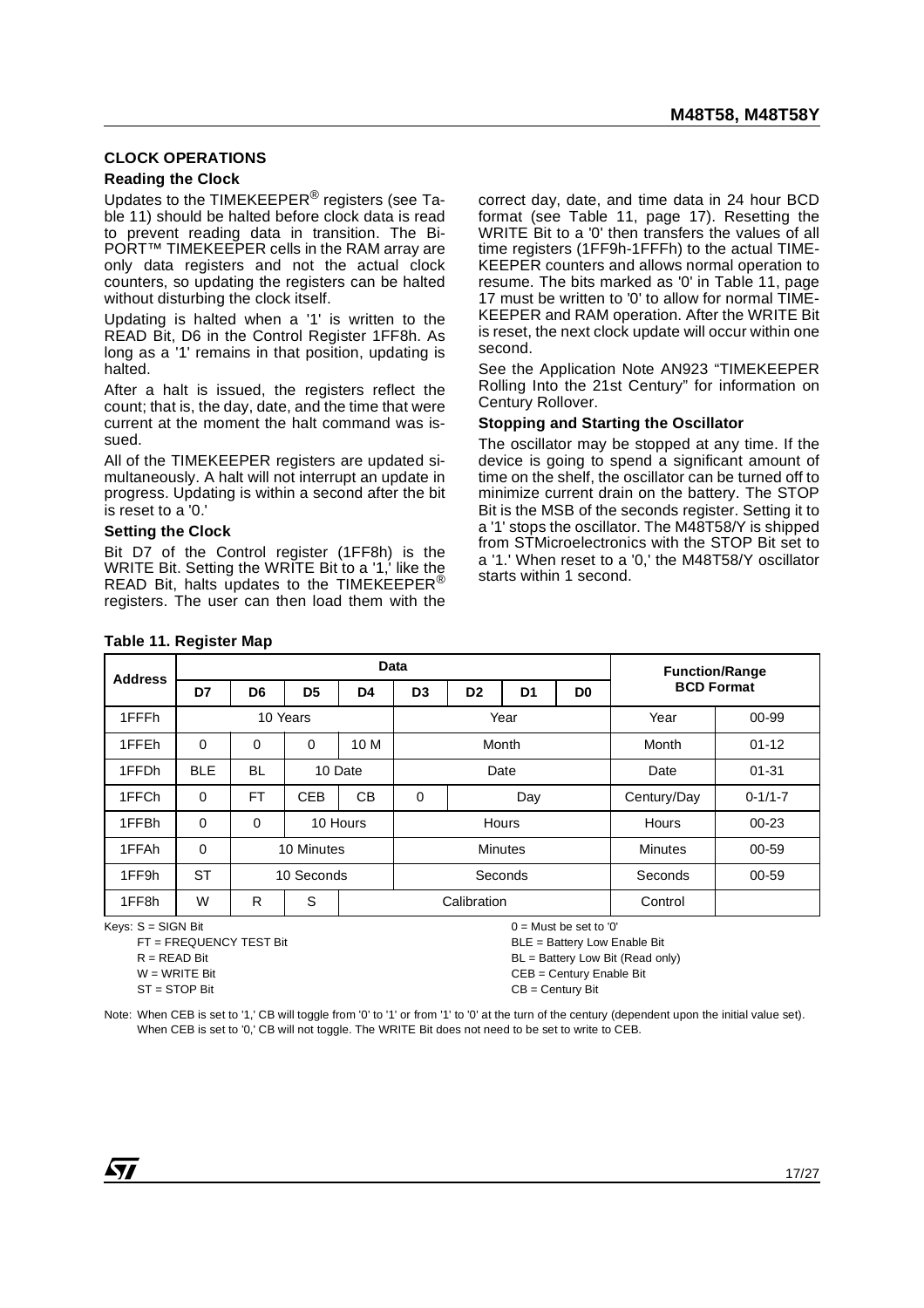### **Calibrating the Clock**

The M48T58/Y is driven by a quartz-controlled oscillator with a nominal frequency of 32,768 Hz. The devices are tested not to exceed 35 ppm (parts per million) oscillator frequency error at 25°C, which equates to about ±1.53 minutes per month. With the calibration bits properly set, the accuracy of each M48T58/Y improves to better than  $+1/-2$ ppm at 25°C.

The oscillation rate of any crystal changes with temperature (see Figure 12, page 19). Most clock chips compensate for crystal frequency and temperature shift error with cumbersome "trim" capacitors. The M48T58/Y design, however, employs periodic counter correction. The calibration circuit adds or subtracts counts from the oscillator divider circuit at the divide by 256 stage, as shown in Figure 13, page 20. The number of times pulses are blanked (subtracted, negative calibration) or split (added, positive calibration) depends upon the value loaded into the five calibration bits found in the Control Register. Adding counts speeds the clock up, subtracting counts slows the clock down.

The Calibration Byte occupies the five lower order bits (D4-D0) in the Control Register 1FF8h. These bits can be set to represent any value between 0 and 31 in binary form. Bit D5 is the Sign Bit; '1' indicates positive calibration, '0' indicates negative calibration. Calibration occurs within a 64 minute cycle. The first 62 minutes in the cycle may, once per minute, have one second either shortened by 128 or lengthened by 256 oscillator cycles. If a binary '1' is loaded into the register, only the first 2 minutes in the 64 minute cycle will be modified; if a binary 6 is loaded, the first 12 will be affected, and so on.

Therefore, each calibration step has the effect of adding 512 or subtracting 256 oscillator cycles for every 125,829,120 actual oscillator cycles, that is

+4.068 or –2.034 ppm of adjustment per calibration step in the calibration register. Assuming that the oscillator is in fact running at exactly 32,768 Hz, each of the 31 increments in the Calibration Byte would represent +10.7 or –5.35 seconds per month which corresponds to a total range of +5.5 or –2.75 minutes per month.

Two methods are available for ascertaining how much calibration a given M48T58/Y may require. The first involves simply setting the clock, letting it run for a month and comparing it to a known accurate reference (like WWV broadcasts). While that may seem crude, it allows the designer to give the end user the ability to calibrate his clock as his environment may require, even after the final product is packaged in a non-user serviceable enclosure. All the designer has to do is provide a simple utility that accesses the Calibration Byte.

The second approach is better suited to a manufacturing environment, and involves the use of some test equipment. When the Frequency Test (FT) Bit (D6 in the Day Register) is set to a '1,' and D7 of the Seconds Register is a '0' (Oscillator Running), The Frequency Test (Pin 1) will toggle at 512Hz. Any deviation from 512 Hz indicates the degree and direction of oscillator frequency shift at the test temperature. For example, a reading of 512.01024 Hz would indicate a +20 ppm oscillator frequency error, requiring a –10 (WR001010) to be loaded into the Calibration Byte for correction.

The Frequency Test pin is an open drain output which requires a pull-up resistor for proper operation. A 500-10kΩ resistor is recommended in order to control the rise time.

For more information on calibration, see Application Note AN934, "TIMEKEEPER® Calibration."

**AVI**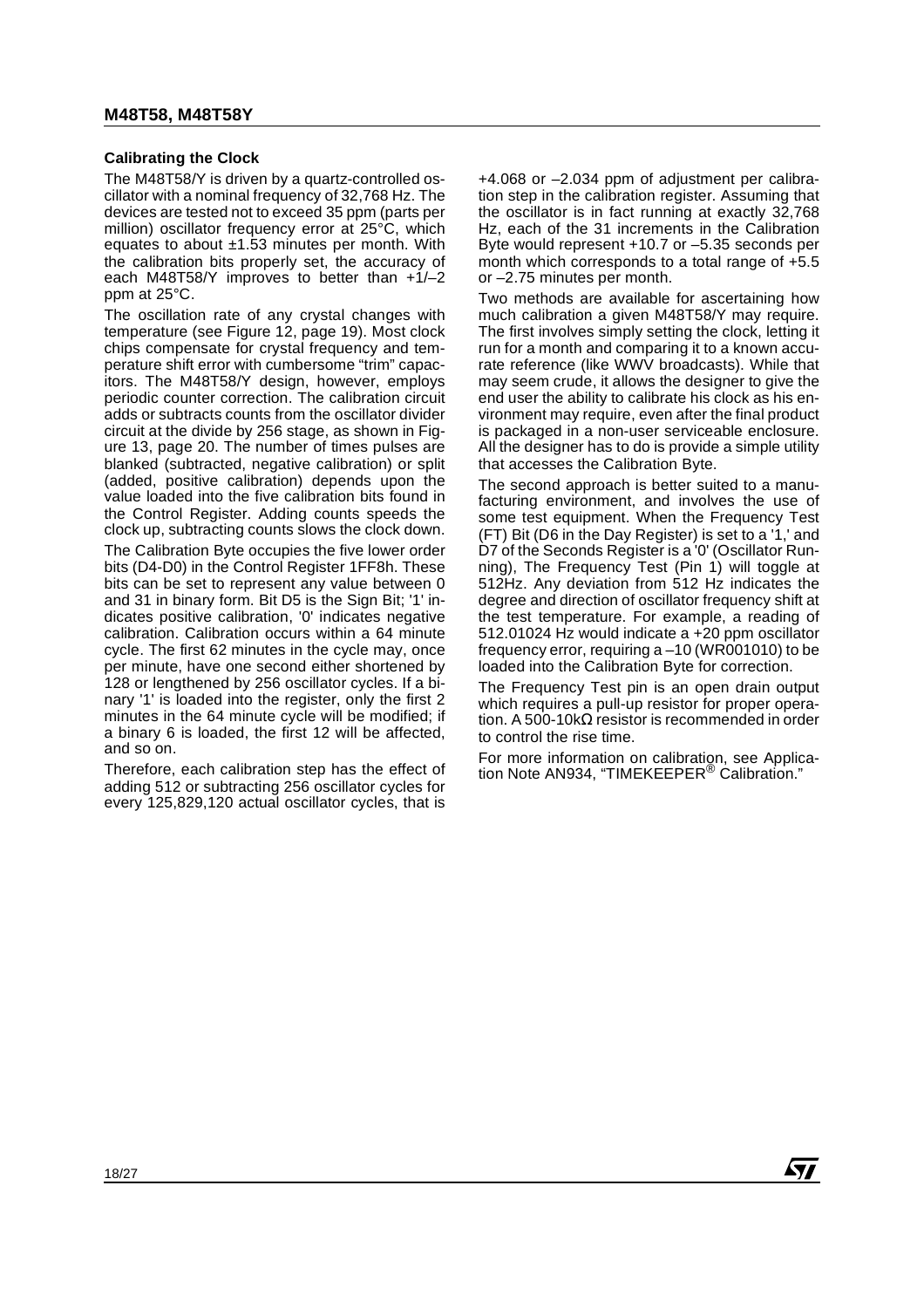#### **Battery Low Flag**

*ky* 

The M48T58/Y automatically performs periodic battery voltage monitoring upon power-up and at factory-programmed time intervals of 24 hours (at day rollover) as long as the device is powered and the oscillator is running. The Battery Low flag (BL), Bit D6 of the flags Register 1FFDh, will be asserted high if the internal or SNAPHAT<sup>®</sup> battery is found to be less than approximately 2.5V and the Battery Low Enable (BLE) Bit has been previously set to '1.' The BL flag will remain active until completion of battery replacement and subsequent battery low monitoring tests, either during the next power-up sequence or the next scheduled 24-hour interval.

If a battery low is generated during a power-up sequence, this indicates that the battery voltage is below 2.5V (approximately), which may be insufficient to maintain data integrity. Data should be considered suspect and verified as correct. A fresh battery should be installed.

If a battery low indication is generated during the 24-hour interval check, this indicates that the battery is near end of life. However, data has not been compromised due to the fact that a nominal  $V_{CC}$  is supplied. In order to insure data integrity during subsequent periods of battery back-up mode, it is



recommended that the battery be replaced. The SNAPHAT top may be replaced while  $V_{CC}$  is applied to the device.

**Note:** This will cause the clock to lose time during the interval the SNAPHAT battery/crystal top is disconnected.

**Note:** Battery monitoring is a useful technique only when performed periodically. The M48T58/Y only monitors the battery when a nominal  $V_{CC}$  is applied to the device. Thus applications which require extensive durations in the battery back-up mode should be powered-up periodically (at least once every few months) in order for this technique to be beneficial. Additionally, if a battery low is indicated, data integrity should be verified upon power-up via a checksum or other technique.

#### **Century Bit**

Bit D5 and D4 of Clock Register 1FFCh contain the CENTURY ENABLE Bit (CEB) and the CEN-TURY Bit (CB). Setting CEB to a '1' will cause CB to toggle, either from a '0' to '1' or from '1' to '0' at the turn of the century (depending upon its initial state). If CEB is set to a '0,' CB will not toggle.

**Note:** The WRITE Bit must be set in order to write to the CENTURY Bit.

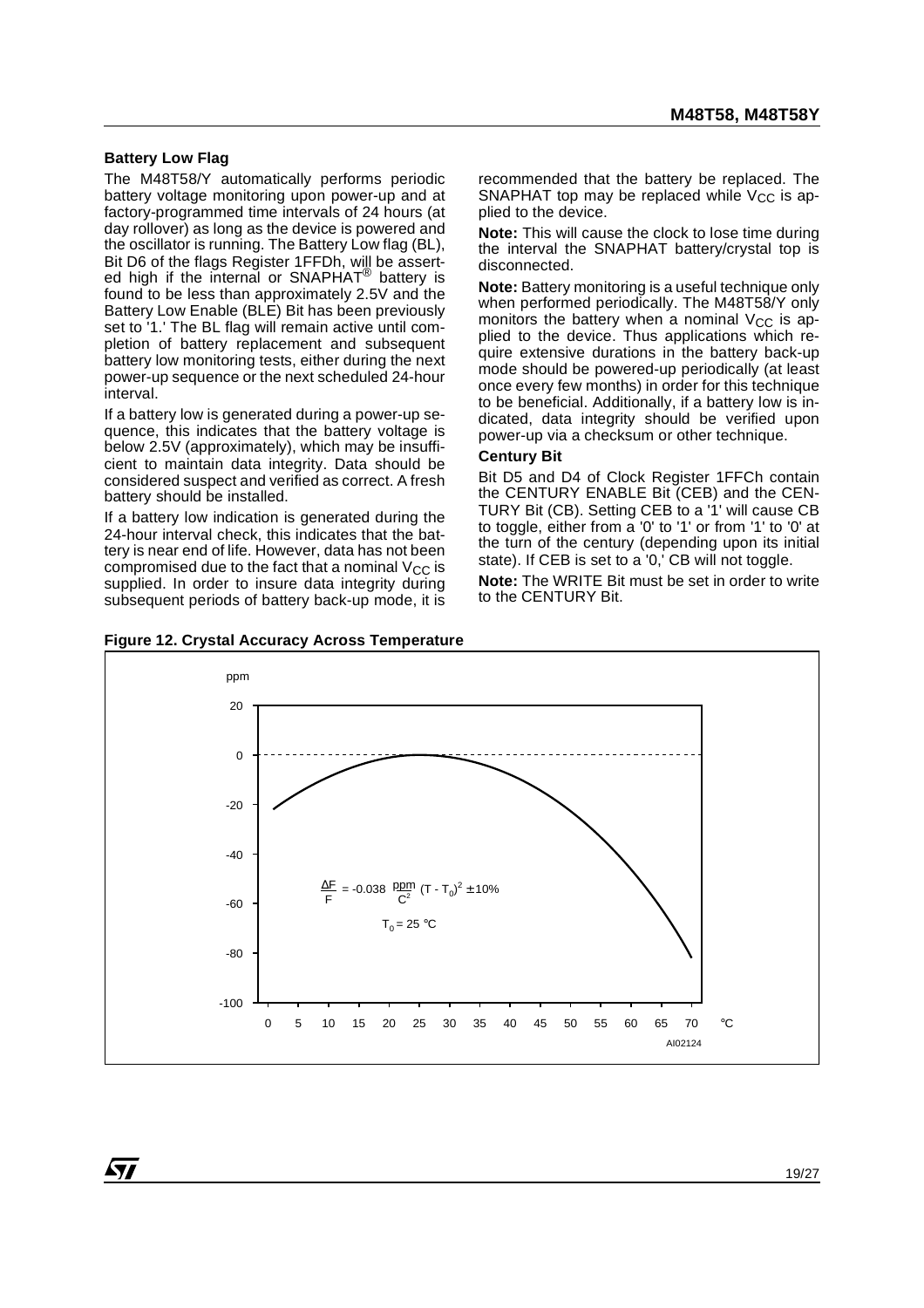#### **Figure 13. Clock Calibration**



#### **V<sub>CC</sub>** Noise And Negative Going Transients

ICC transients, including those produced by output switching, can produce voltage fluctuations, resulting in spikes on the  $V_{CC}$  bus. These transients can be reduced if capacitors are used to store energy which stabilizes the  $V_{CC}$  bus. The energy stored in the bypass capacitors will be released as low going spikes are generated or energy will be absorbed when overshoots occur. A bypass capacitor value of  $0.1\mu$ F (as shown in Figure 14) is recommended in order to provide the needed filtering.

In addition to transients that are caused by normal SRAM operation, power cycling can generate negative voltage spikes on  $V_{CC}$  that drive it to values below  $V_{SS}$  by as much as one volt. These negative spikes can cause data corruption in the SRAM while in battery backup mode. To protect from these voltage spikes, it is recommended to connect a schottky diode from  $V_{CC}$  to  $V_{SS}$  (cathode connected to  $V_{CC}$ , anode to  $V_{SS}$ ). Schottky diode 1N5817 is recommended for through hole and MBRS120T3 is recommended for surface mount.





57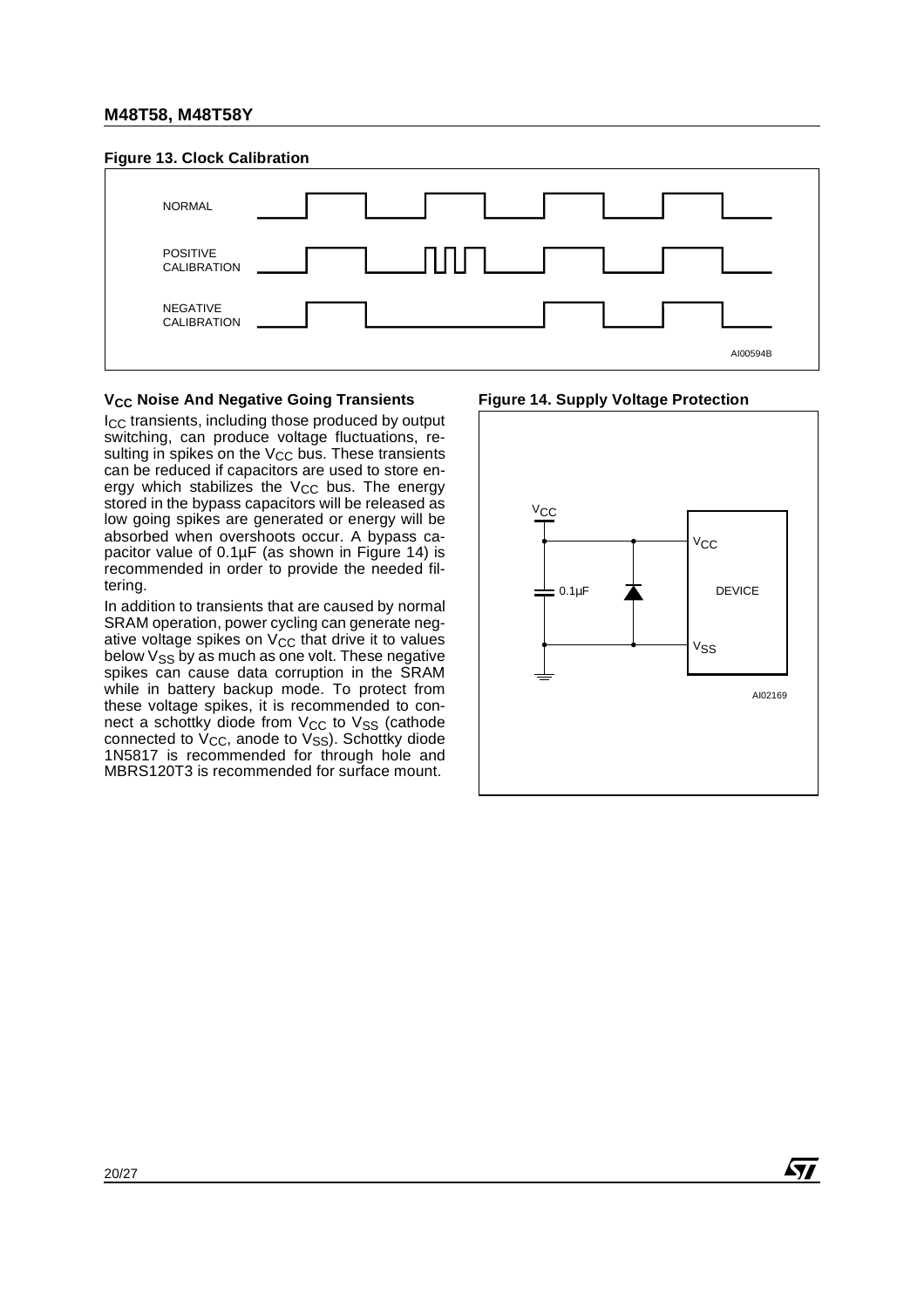#### **PART NUMBERING**

#### **Table 12. Ordering Information Scheme**

| Example:                                                                     | M48T | 58 | $-70$ | MH | 1 | <b>TR</b> |
|------------------------------------------------------------------------------|------|----|-------|----|---|-----------|
| <b>Device Type</b>                                                           |      |    |       |    |   |           |
| M48T                                                                         |      |    |       |    |   |           |
| Supply Voltage and Write Protect Voltage                                     |      |    |       |    |   |           |
| $58^{(1)}$ = V <sub>CC</sub> = 4.75 to 5.5V; V <sub>PFD</sub> = 4.5 to 4.75V |      |    |       |    |   |           |
| $58Y = V_{CC} = 4.5$ to 5.5V; $V_{PFD} = 4.2$ to 4.5V                        |      |    |       |    |   |           |
|                                                                              |      |    |       |    |   |           |
| <b>Speed</b>                                                                 |      |    |       |    |   |           |
| $-70 = 70$ ns                                                                |      |    |       |    |   |           |
| Package                                                                      |      |    |       |    |   |           |
| $PC = PCDIP28$                                                               |      |    |       |    |   |           |
| $MH(2) = SOH28$                                                              |      |    |       |    |   |           |
| <b>Temperature Range</b>                                                     |      |    |       |    |   |           |
| $1 = 0$ to $70^{\circ}$ C                                                    |      |    |       |    |   |           |
| <b>Shipping Method for SOIC</b>                                              |      |    |       |    |   |           |

 $blank = Tubes$ 

TR = Tape & Reel

Note: 1. The M48T58 part is offered with the PCDIP28 (e.g., CAPHAT™) package only.<br>2. The SOIC package (SOH28) requires the battery package (SNAPHAT®) which is ordered separately under the part number "M4TXX-BR12SH" in plastic tube or "M4TXX-BR12SHTR" in Tape & Reel form.

**Caution**: Do not place the SNAPHAT battery package "M4TXX-BR00SH" in conductive foam as it will drain the lithium button-cell battery.

For a list of available options (e.g., Speed, Package) or for further information on any aspect of this device, please contact the ST Sales Office nearest to you.

#### **Table 13. SNAPHAT Battery Table**

| <b>Part Number</b> | Package                          |    |
|--------------------|----------------------------------|----|
| M4T28-BR12SH       | Lithium Battery (48mAh) SNAPHAT  | SН |
| M4T32-BR12SH       | Lithium Battery (120mAh) SNAPHAT | SН |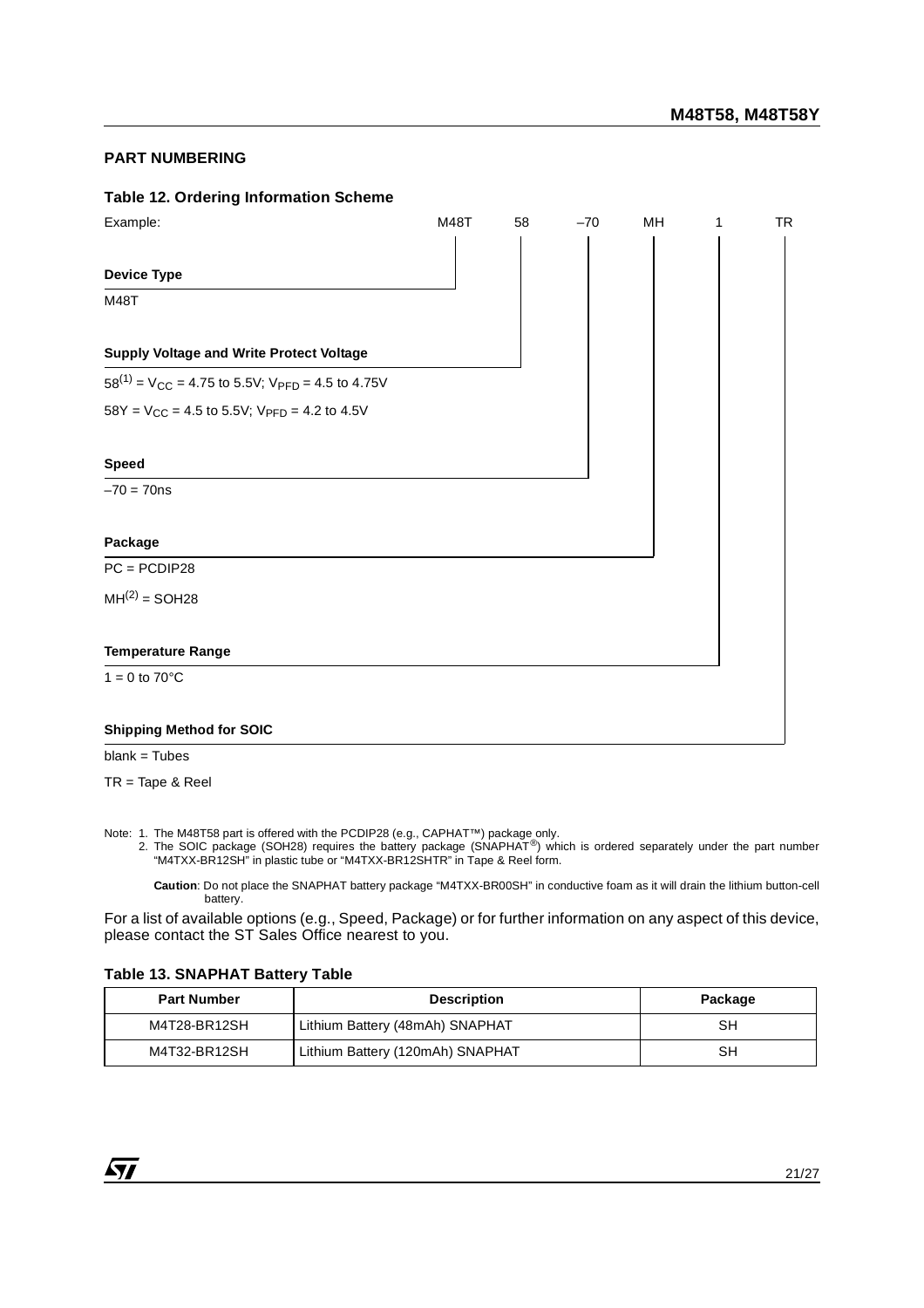### **PACKAGE MECHANICAL INFORMATION**

# **Figure 15. PCDIP28 – 28-pin Plastic DIP, battery CAPHAT, Package Outline**



Note: Drawing is not to scale.

# **Table 14. PCDIP28 – 28-pin Plastic DIP, battery CAPHAT, Package Mechanical Data**

| Symb           |            | mm    |       | inches     |       |       |  |
|----------------|------------|-------|-------|------------|-------|-------|--|
|                | <b>Typ</b> | Min   | Max   | <b>Typ</b> | Min   | Max   |  |
| A              |            | 8.89  | 9.65  |            | 0.350 | 0.380 |  |
| A <sub>1</sub> |            | 0.38  | 0.76  |            | 0.015 | 0.030 |  |
| A2             |            | 8.38  | 8.89  |            | 0.330 | 0.350 |  |
| $\sf B$        |            | 0.38  | 0.53  |            | 0.015 | 0.021 |  |
| <b>B1</b>      |            | 1.14  | 1.78  |            | 0.045 | 0.070 |  |
| $\mathbf C$    |            | 0.20  | 0.31  |            | 0.008 | 0.012 |  |
| D              |            | 39.37 | 39.88 |            | 1.550 | 1.570 |  |
| E              |            | 17.83 | 18.34 |            | 0.702 | 0.722 |  |
| e <sub>1</sub> |            | 2.29  | 2.79  |            | 0.090 | 0.110 |  |
| e3             |            | 29.72 | 36.32 |            | 1.170 | 1.430 |  |
| eA             |            | 15.24 | 16.00 |            | 0.600 | 0.630 |  |
| L              |            | 3.05  | 3.81  |            | 0.120 | 0.150 |  |
| N              |            | 28    |       |            | 28    |       |  |

 $\sqrt{1}$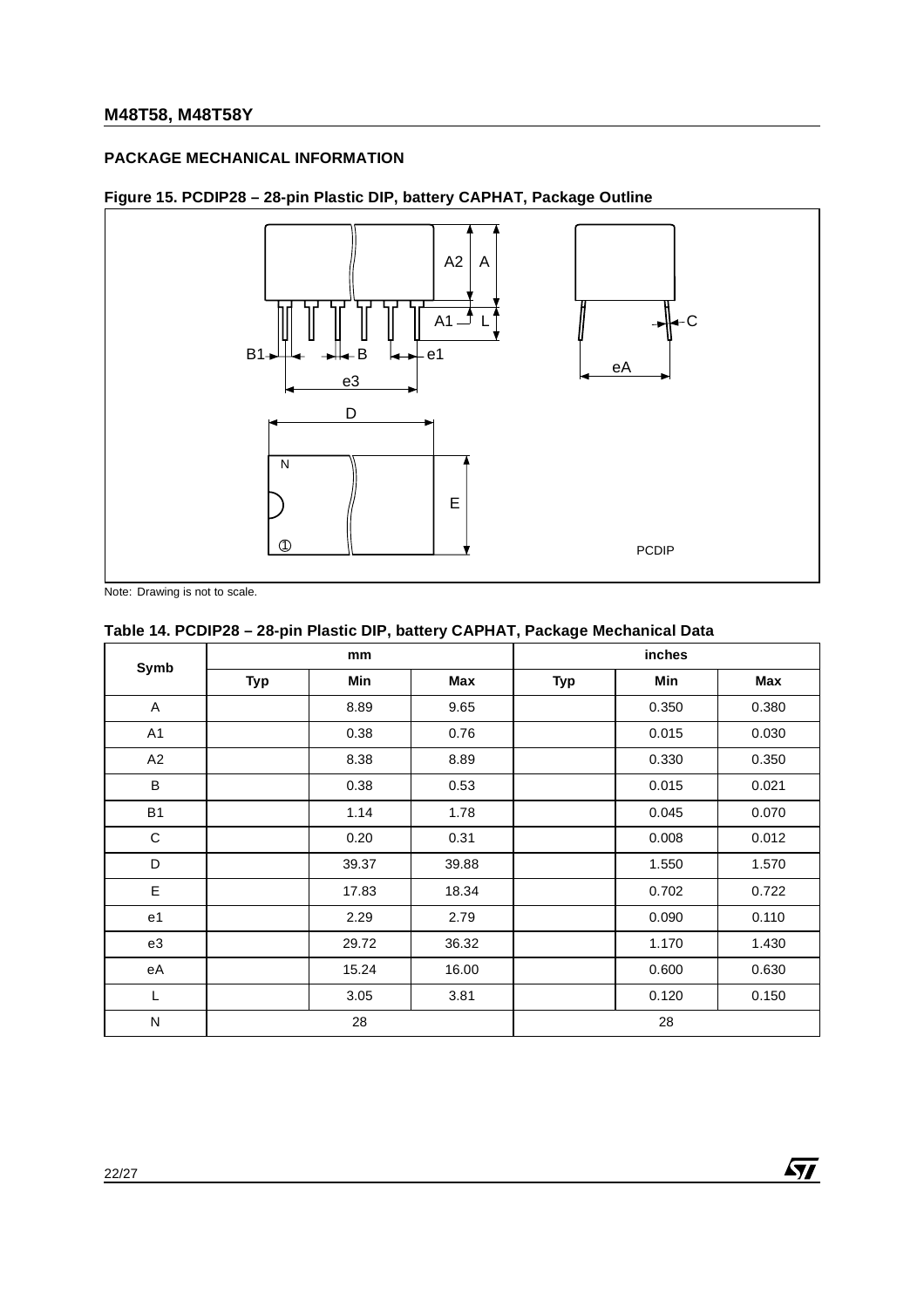

**Figure 16. SOH28 – 28-lead Plastic Small Outline, 4-socket battery SNAPHAT, Package Outline**

Note: Drawing is not to scale.

# **Table 15. SOH28 – 28-lead Plastic Small Outline, 4-socket battery SNAPHAT, Package Mechanical Data**

| Symb      |            | mm                       |                   | inches     |                   |             |  |
|-----------|------------|--------------------------|-------------------|------------|-------------------|-------------|--|
|           | <b>Typ</b> | Min                      | Max               | <b>Typ</b> | Min               | Max         |  |
| A         |            |                          | 3.05              |            |                   | 0.120       |  |
| A1        |            | 0.05                     | 0.36              |            | 0.002             | 0.014       |  |
| A2        |            | 2.34                     | 2.69              |            | 0.092             | 0.106       |  |
| B         |            | 0.36                     | 0.51              |            | 0.014             | 0.020       |  |
| C         |            | 0.15                     | 0.32              |            | 0.006             | 0.012       |  |
| D         |            | 17.71                    | 18.49             |            | 0.697             | 0.728       |  |
| E         |            | 8.23                     | 8.89              |            | 0.324             | 0.350       |  |
| ${\bf e}$ | 1.27       | $\overline{\phantom{m}}$ | $\qquad \qquad -$ | 0.050      | $\qquad \qquad -$ | -           |  |
| $\rm eB$  |            | 3.20                     | 3.61              |            | 0.126             | 0.142       |  |
| Н         |            | 11.51                    | 12.70             |            | 0.453             | 0.500       |  |
| L         |            | 0.41                     | 1.27              |            | 0.016             | 0.050       |  |
| $\alpha$  |            | $0^{\circ}$              | $8^{\circ}$       |            | $0^{\circ}$       | $8^{\circ}$ |  |
| ${\sf N}$ | 28         |                          |                   | 28         |                   |             |  |
| CP        |            |                          | 0.10              |            |                   | 0.004       |  |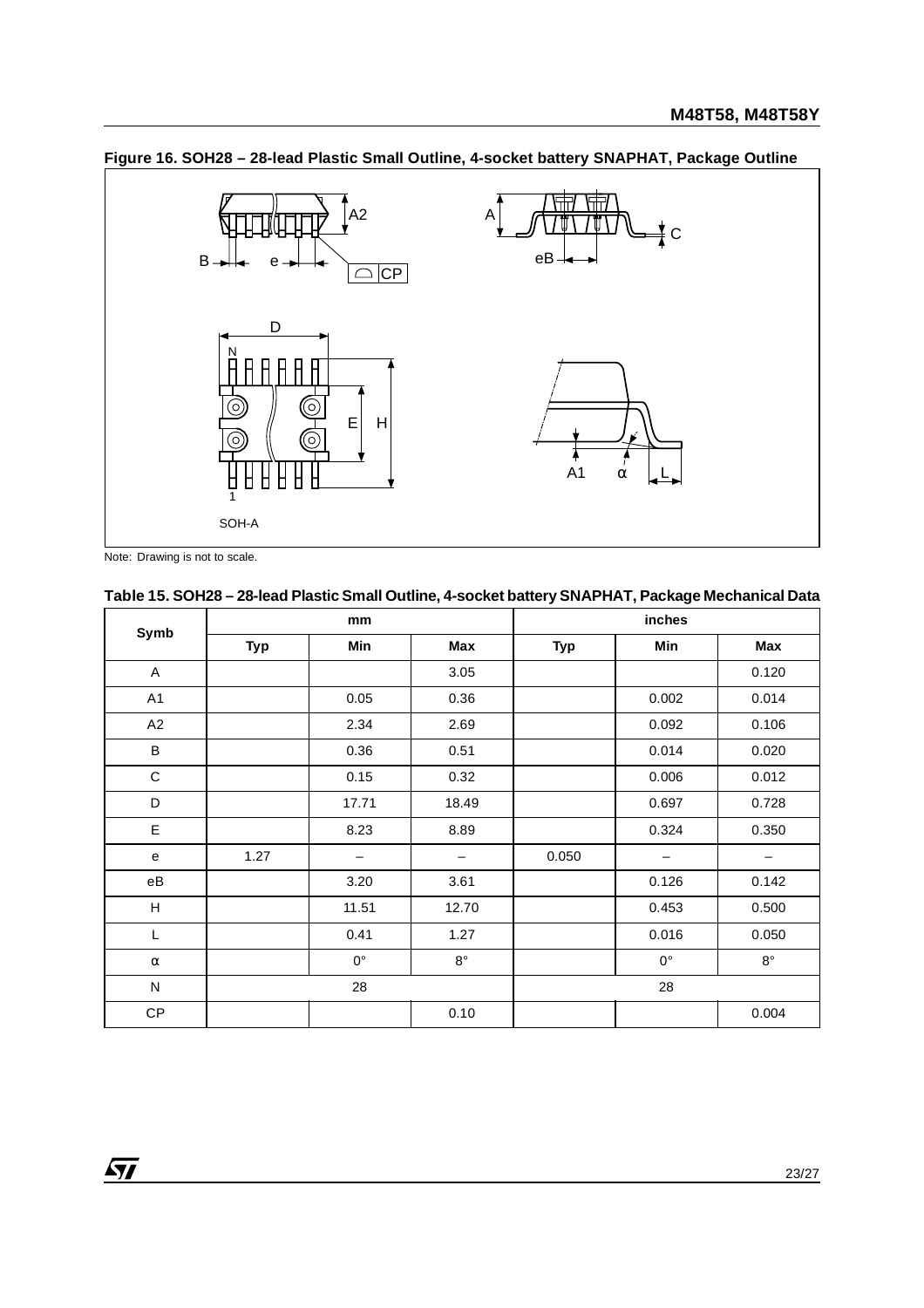

# **Figure 17. SH – 4-pin SNAPHAT Housing for 48mAh Battery & Crystal, Package Outline**

Note: Drawing is not to scale.

# **Table 16. SH – 4-pin SNAPHAT Housing for 48mAh Battery & Crystal, Package Mechanical Data**

| Symb           |            | mm    |       |            | inches |       |
|----------------|------------|-------|-------|------------|--------|-------|
|                | <b>Typ</b> | Min   | Max   | <b>Typ</b> | Min    | Max   |
| Α              |            |       | 9.78  |            |        | 0.385 |
| A <sub>1</sub> |            | 6.73  | 7.24  |            | 0.265  | 0.285 |
| A2             |            | 6.48  | 6.99  |            | 0.255  | 0.275 |
| A3             |            |       | 0.38  |            |        | 0.015 |
| B              |            | 0.46  | 0.56  |            | 0.018  | 0.022 |
| D              |            | 21.21 | 21.84 |            | 0.835  | 0.860 |
| E              |            | 14.22 | 14.99 |            | 0.560  | 0.590 |
| еA             |            | 15.55 | 15.95 |            | 0.612  | 0.628 |
| eB             |            | 3.20  | 3.61  |            | 0.126  | 0.142 |
| L              |            | 2.03  | 2.29  |            | 0.080  | 0.090 |

 $\sqrt{M}$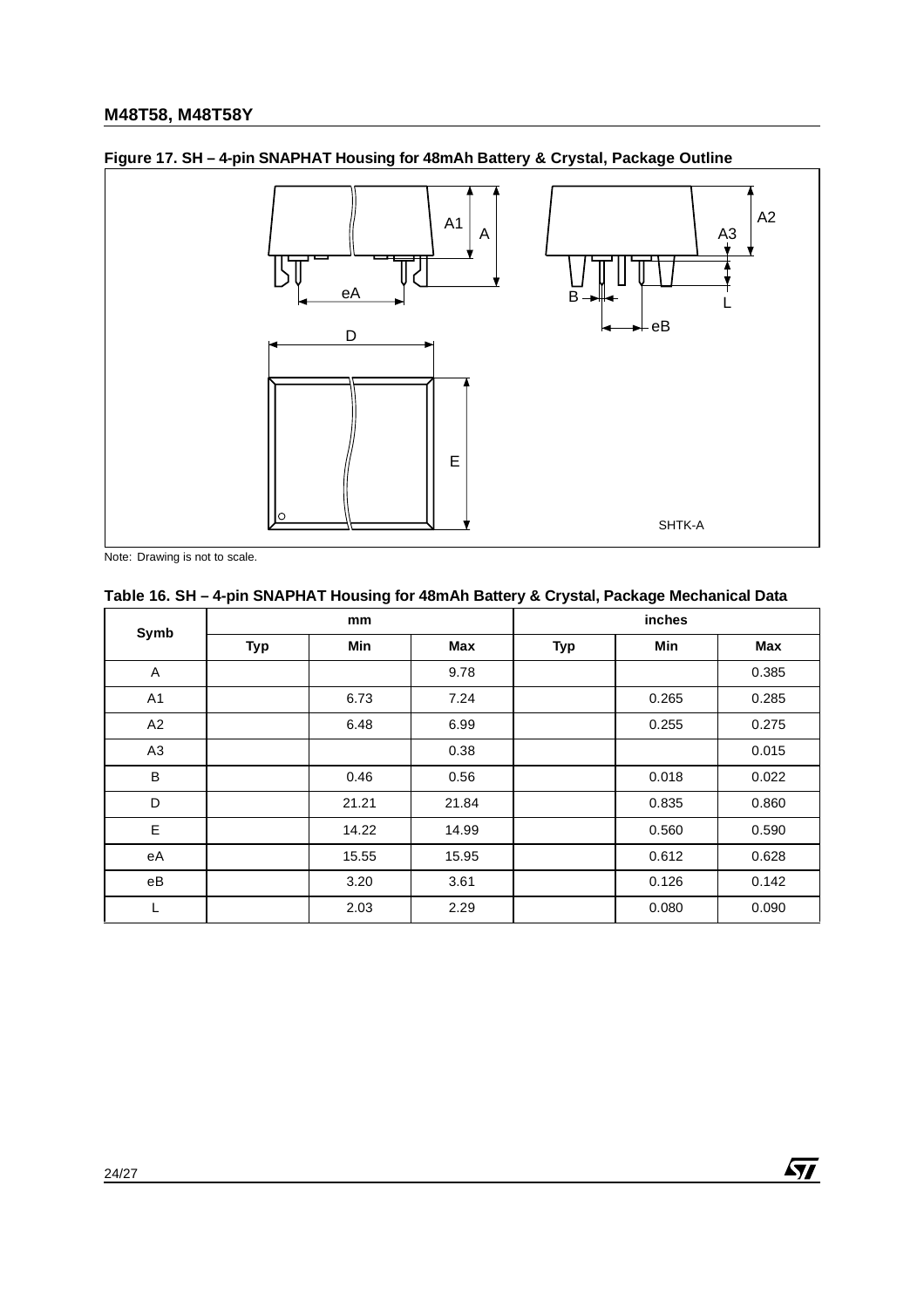

**Figure 18. SH – 4-pin SNAPHAT Housing for 120mAh Battery & Crystal, Package Outline**

Note: Drawing is not to scale.

 $\sqrt{27}$ 

# **Table 17. SH – 4-pin SNAPHAT Housing for 120mAh Battery & Crystal, Package Mechanical Data**

| Symb           |            | mm    |       |            | inches |       |
|----------------|------------|-------|-------|------------|--------|-------|
|                | <b>Typ</b> | Min   | Max   | <b>Typ</b> | Min    | Max   |
| $\mathsf A$    |            |       | 10.54 |            |        | 0.415 |
| A <sub>1</sub> |            | 8.00  | 8.51  |            | 0.315  | 0.335 |
| A2             |            | 7.24  | 8.00  |            | 0.285  | 0.315 |
| A <sub>3</sub> |            |       | 0.38  |            |        | 0.015 |
| B              |            | 0.46  | 0.56  |            | 0.018  | 0.022 |
| D              |            | 21.21 | 21.84 |            | 0.835  | 0.860 |
| E              |            | 17.27 | 18.03 |            | 0.680  | 0.710 |
| eB             |            | 3.20  | 3.61  |            | 0.126  | 0.142 |
| L              |            | 2.03  | 2.29  |            | 0.080  | 0.090 |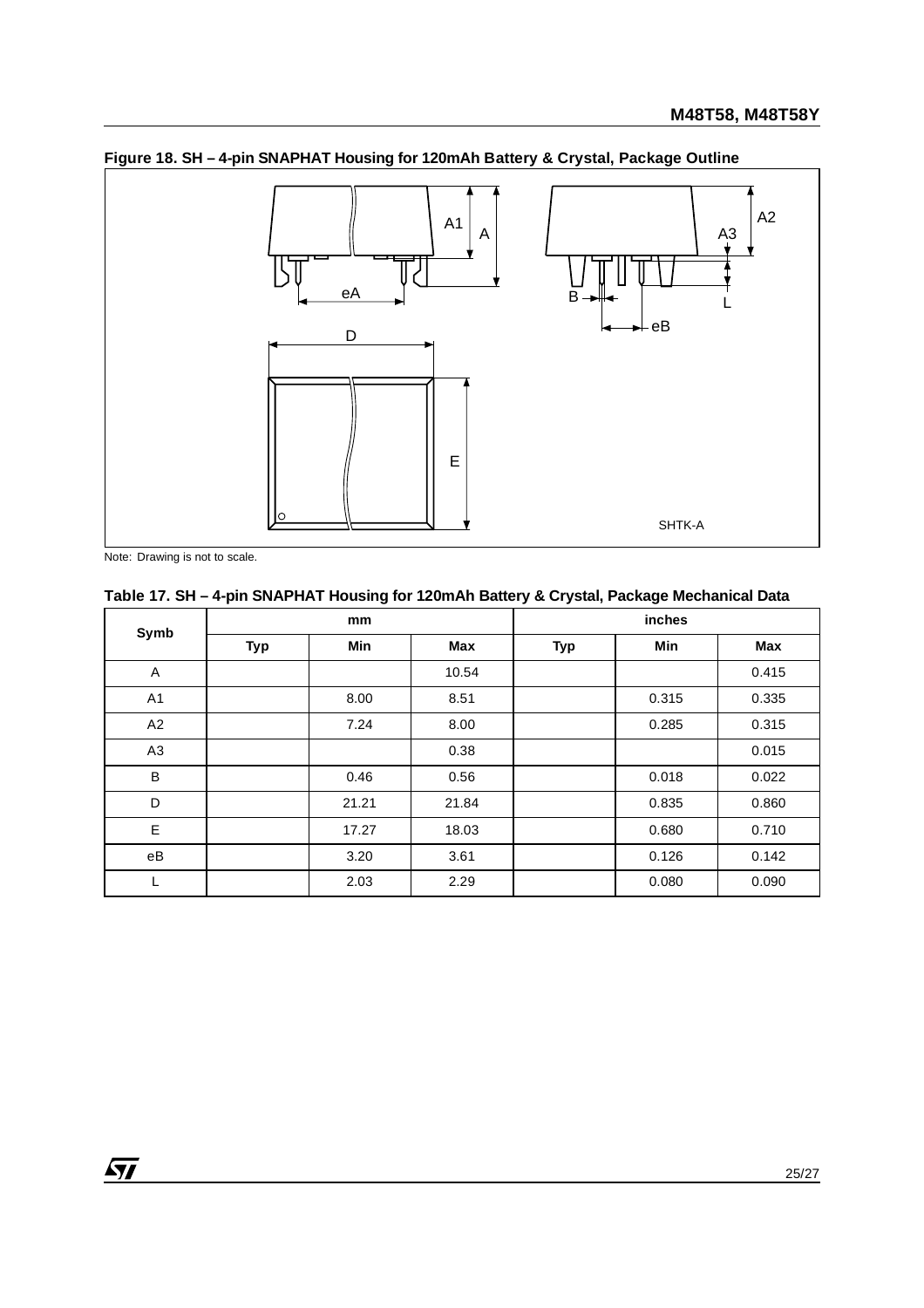# **REVISION HISTORY**

# **Table 18. Document Revision History**

| Date             | <b>Revision Details</b>                                                                                                                |
|------------------|----------------------------------------------------------------------------------------------------------------------------------------|
| <b>July 1999</b> | First Issue                                                                                                                            |
| 07/27/00         | Century Bit and Battery Low Flag Paragraphs added<br>Power Down/Up AC Characteristics Table and Waveforms changed (Table 9, Figure 11) |
| 06/04/01         | Reformatted; temperature information added (Tables 5, 7, 8, 9, 10)                                                                     |
| 07/31/01         | Formatting changes from recent document review findings                                                                                |
| 05/20/02         | Modify reflow time and temperature footnotes (Table 2)                                                                                 |

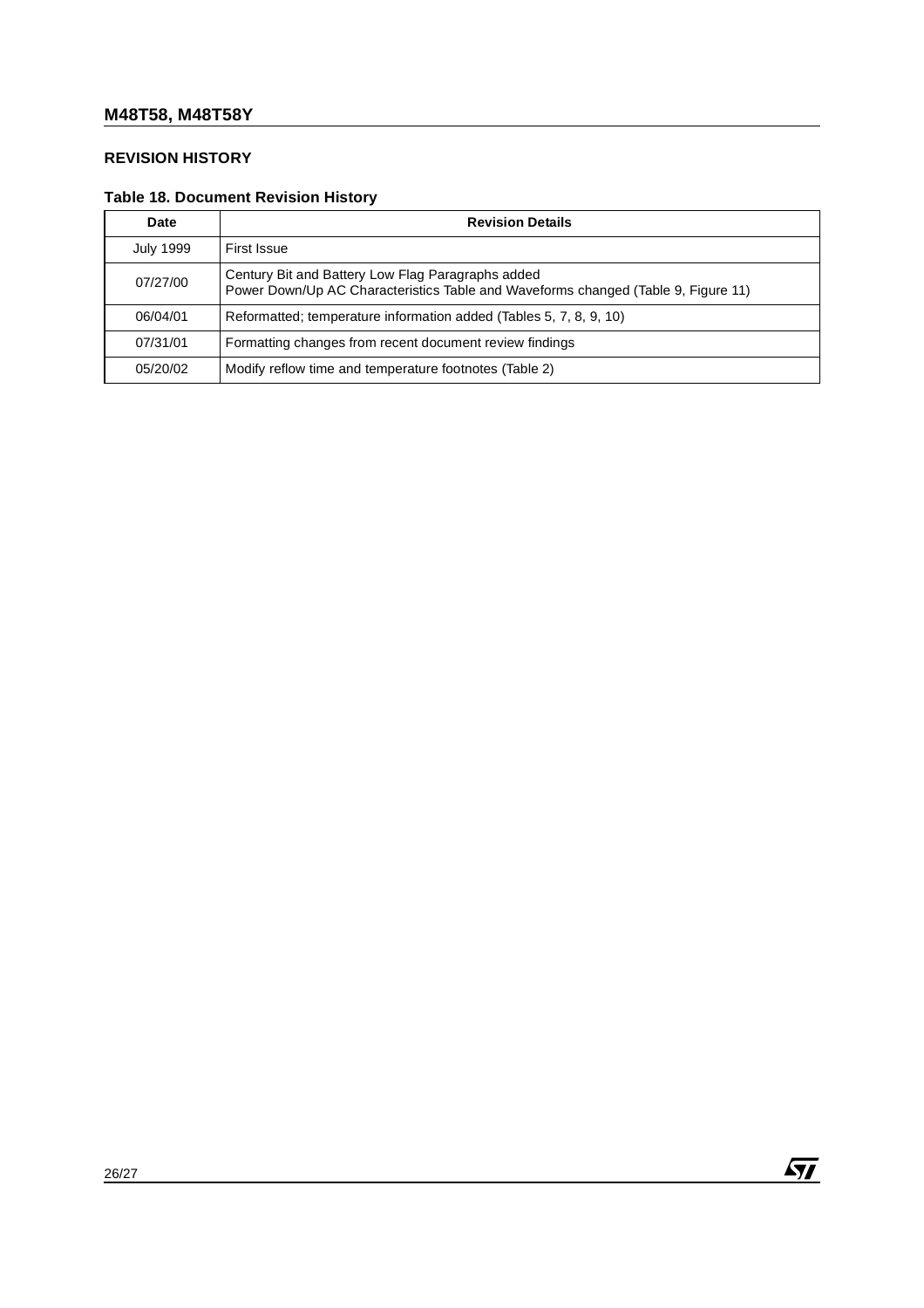Information furnished is believed to be accurate and reliable. However, STMicroelectronics assumes no responsibility for the consequences of use of such information nor for any infringement of patents or other rights of third parties which may result from its use. No license is granted by implication or otherwise under any patent or patent rights of STMicroelectronics. Specifications mentioned in this publication are subject to change without notice. This publication supersedes and replaces all information previously supplied. STMicroelectronics products are not authorized for use as critical components in life support devices or systems without express written approval of STMicroelectronics.

> The ST logo is registered trademark of STMicroelectronics All other names are the property of their respective owners.

© 2002 STMicroelectronics - All Rights Reserved

STMicroelectronics GROUP OF COMPANIES Australia - Brazil - Canada - China - Finland - France - Germany - Hong Kong - India - Israel - Italy - Japan - Malaysia - Malta - Morocco - Singapore - Spain - Sweden - Switzerland - United Kingdom - U.S.A.

**www.st.com**

 $\sqrt{27}$